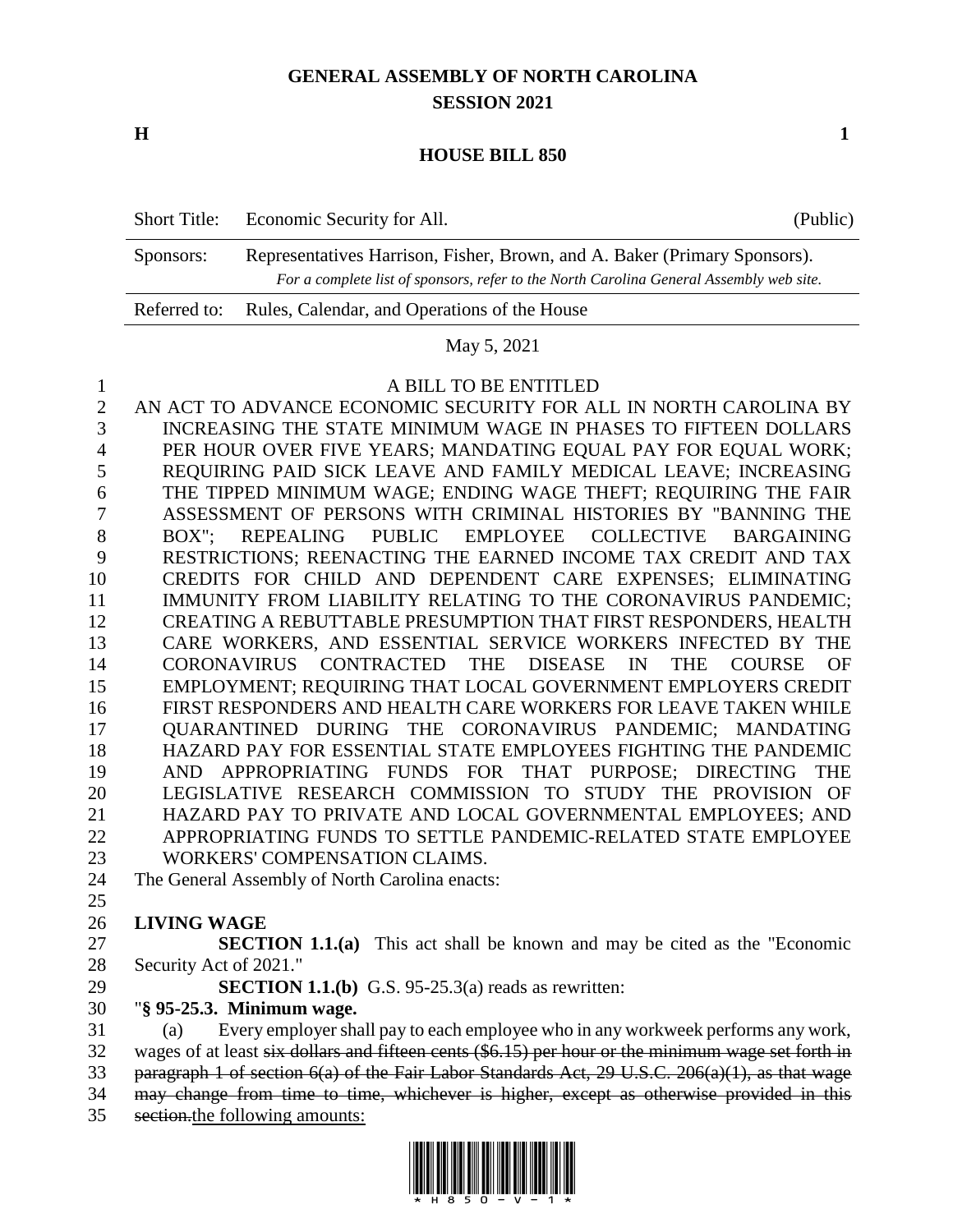|                           | <b>General Assembly Of North Carolina</b>                                                                                                                      | <b>Session 2021</b> |
|---------------------------|----------------------------------------------------------------------------------------------------------------------------------------------------------------|---------------------|
| (1)                       | Effective on Labor Day, September 6, 2021, eight dollars (\$8.00) per hour or                                                                                  |                     |
|                           | the minimum wage set forth in paragraph 1 of section 6(a) of the Fair Labor                                                                                    |                     |
|                           | Standards Act, 29 U.S.C. § 206(a)(1), as that wage may change from time to                                                                                     |                     |
|                           | time, whichever is higher, except as otherwise provided in this section.                                                                                       |                     |
|                           | Effective on Labor Day, September 5, 2022, nine dollars and fifty cents                                                                                        |                     |
| (2)                       | $(\$9.50)$ per hour or the minimum wage set forth in paragraph 1 of section $6(a)$                                                                             |                     |
|                           | of the Fair Labor Standards Act, 29 U.S.C. § 206(a)(1), as that wage may                                                                                       |                     |
|                           |                                                                                                                                                                |                     |
|                           | change from time to time, whichever is higher, except as otherwise provided<br>in this section.                                                                |                     |
|                           | Effective on Labor Day, September 4, 2023, eleven dollars (\$11.00) per hour                                                                                   |                     |
| (3)                       | or the minimum wage set forth in paragraph 1 of section $6(a)$ of the Fair Labor                                                                               |                     |
|                           |                                                                                                                                                                |                     |
|                           | <u>Standards Act, 29 U.S.C. § 206(a)(1), as that wage may change from time to</u>                                                                              |                     |
|                           | time, whichever is higher, except as otherwise provided in this section.                                                                                       |                     |
| $\left(4\right)$          | Effective on Labor Day, September 2, 2024, thirteen dollars (\$13.00) per hour                                                                                 |                     |
|                           | or the minimum wage set forth in paragraph 1 of section $6(a)$ of the Fair Labor                                                                               |                     |
|                           | Standards Act, 29 U.S.C. § 206(a)(1), as that wage may change from time to                                                                                     |                     |
|                           | time, whichever is higher, except as otherwise provided in this section.                                                                                       |                     |
| (5)                       | Effective on Labor Day, September 1, 2025, fifteen dollars (\$15.00) per hour                                                                                  |                     |
|                           | or the minimum wage set forth in paragraph 1 of section 6(a) of the Fair Labor                                                                                 |                     |
|                           | <u>Standards Act, 29 U.S.C. § 206(a)(1), as that wage may change from time to</u><br>time, whichever is higher, except as otherwise provided in this section." |                     |
|                           | <b>SECTION 1.1.(c)</b> This section is effective when this act becomes law.                                                                                    |                     |
|                           |                                                                                                                                                                |                     |
|                           | <b>EQUAL PAY FOR EQUAL WORK</b>                                                                                                                                |                     |
|                           | <b>SECTION 1.2.(a)</b> Chapter 95 of the General Statutes is amended by adding a new                                                                           |                     |
| Article to read:          |                                                                                                                                                                |                     |
|                           | "Article 2B.                                                                                                                                                   |                     |
|                           | "Equal Pay Act.                                                                                                                                                |                     |
| "§ 95-25.26. Definitions. |                                                                                                                                                                |                     |
|                           | The following definitions apply in this Article:                                                                                                               |                     |
| (1)                       | <u>Employee. – Every person in receipt of or entitled to compensation for labor</u>                                                                            |                     |
|                           | performed for another.                                                                                                                                         |                     |
| (2)                       | <u>Employer. – Includes (i) this State and any local political subdivision of the</u>                                                                          |                     |
|                           | State and (ii) every person having control or direction of any person employed                                                                                 |                     |
|                           | at any labor, or responsible directly or indirectly for the wages of another, who                                                                              |                     |
|                           | employs more than five employees.                                                                                                                              |                     |
| <u>(3)</u>                | Person. $-$ As defined by G.S. 95-25.2(11).                                                                                                                    |                     |
| (4)                       | Wage or wages. – Any compensation for labor measured by time, piece, or                                                                                        |                     |
|                           | otherwise.                                                                                                                                                     |                     |
|                           | "§ 95-25.27. Equal wage rates.                                                                                                                                 |                     |
| (a)                       | No employer may pay any person in the employer's employ at wage rates less than                                                                                |                     |
|                           | the rates paid to employees of the opposite sex in the same establishment for the same quantity                                                                |                     |
|                           | and quality of the same classification of work. Any employer who violates this section is liable                                                               |                     |
|                           | to the employee affected in the amount of the wages that the employee is deprived by reason of                                                                 |                     |
| the violation.            |                                                                                                                                                                |                     |
| (b)                       | Notwithstanding the provisions of subsection (a) of this section, nothing in this                                                                              |                     |
|                           | section prohibits a variation of rates of pay for employees engaged in the same classification of                                                              |                     |
|                           | work based upon seniority, a difference in length of service, ability, skill, difference in duties or                                                          |                     |
|                           | services performed, whether regularly or occasionally, difference in the shift or time of day                                                                  |                     |
|                           | worked, hours of work, or restrictions or prohibitions on lifting or moving objects in excess of                                                               |                     |
|                           |                                                                                                                                                                |                     |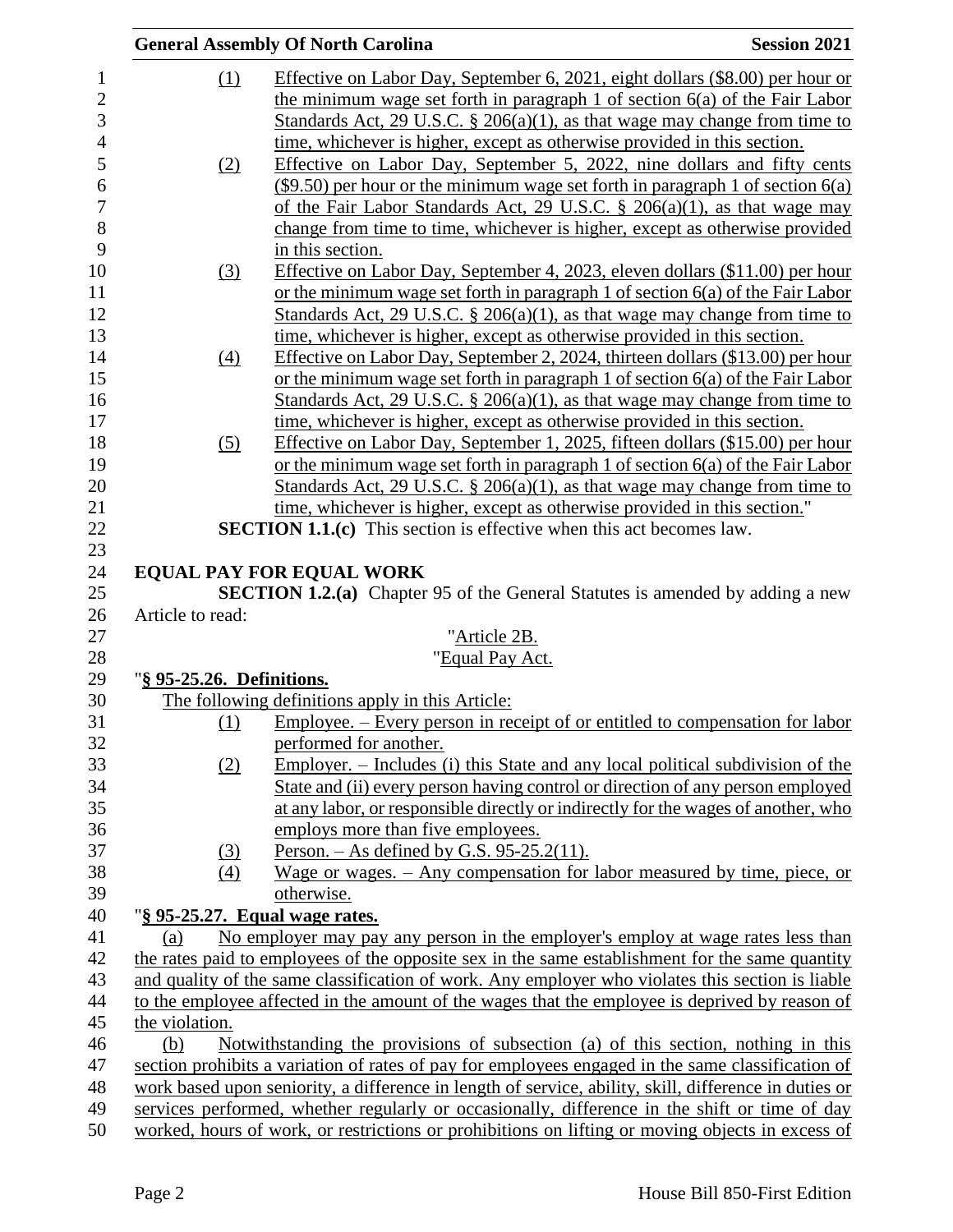|                |                          | <b>General Assembly Of North Carolina</b>                                                         | <b>Session 2021</b> |
|----------------|--------------------------|---------------------------------------------------------------------------------------------------|---------------------|
| $\mathbf{1}$   |                          | specified weight, or other reasonable differentiation, or factor or factors other than sex, when  |                     |
| $\overline{2}$ | exercised in good faith. |                                                                                                   |                     |
| 3              | (c)                      | An employer that is in violation of this section may not reduce the pay of any                    |                     |
| 4              |                          | employee in order to bring the employer into compliance with this Article.                        |                     |
| 5              | (d)                      | An employer shall not retaliate against any employee who seeks redress pursuant to                |                     |
| 6              |                          | this Article or who participates in the investigation of a complaint under this Article.          |                     |
| $\overline{7}$ |                          | "§ 95-25.28. Complaints; enforcement; civil actions.                                              |                     |
| $8\,$          | (a)                      | An affected employee may file with the Department of Labor a complaint that the                   |                     |
| 9              |                          | wages paid to the employee are less than the wages to which the employee is entitled under this   |                     |
| 10             |                          | Article. The Department of Labor shall investigate the complaint and notify the employer and      |                     |
| 11             |                          | employee of the results of the investigation.                                                     |                     |
| 12             | (b)                      | An employee receiving less than the wage to which the employee is entitled under                  |                     |
| 13             |                          | this section may recover in a civil action the balance of such wages, together with the costs and |                     |
| 14             |                          | attorneys' fees, notwithstanding any agreement to work for a lesser wage. The employee is not     |                     |
| 15             |                          | required to exhaust administrative remedies before filing the civil action.                       |                     |
| 16             | (c)                      | A civil action pursuant to this section shall be instituted within two years after the            |                     |
| 17             |                          | date that the alleged violation is discovered by the affected employee."                          |                     |
| 18             |                          | <b>SECTION 1.2.(b)</b> This section is effective when this act becomes law.                       |                     |
| 19             |                          | <b>SICK AND FAMILY MEDICAL LEAVE</b>                                                              |                     |
| 20<br>21       |                          | <b>SECTION 1.3.(a)</b> Chapter 95 of the General Statutes is amended by adding a new              |                     |
| 22             | Article to read:         |                                                                                                   |                     |
| 23             |                          | "Article 3A.                                                                                      |                     |
| 24             |                          | "Healthy Families and Healthy Workplaces Act.                                                     |                     |
| 25             |                          | "§ 95-31.1. Short title and legislative purpose.                                                  |                     |
| 26             | (a)                      | This Article shall be known and may be cited as the "Healthy Families and Healthy                 |                     |
| 27             | Workplaces Act."         |                                                                                                   |                     |
| 28             | <u>(b)</u>               | The public policy of this State is declared as follows:                                           |                     |
| 29             | (1)                      | The health and safety needs of employees and their families and the protection                    |                     |
| 30             |                          | of employees from losing their jobs and pay while they seek medical care for                      |                     |
| 31             |                          | themselves and their family members are subjects of concern requiring                             |                     |
| 32             |                          | legislation to promote the general welfare of the people of the State without                     |                     |
| 33             |                          | jeopardizing the competitive position of North Carolina business and industry.                    |                     |
| 34             | (2)                      | The general welfare of the State requires the enactment of this law under the                     |                     |
| 35             |                          | police power of the State.                                                                        |                     |
| 36             | "§ 95-31.2. Definitions. |                                                                                                   |                     |
| 37             |                          | The following definitions apply in this Article:                                                  |                     |
| 38             | (1)                      | <u>Child. – A biological, adopted, or foster child, stepchild, legal ward, or child</u>           |                     |
| 39             |                          | of a parent standing in loco parentis who is under 18 years of age, or 18 years                   |                     |
| 40             |                          | of age or older but incapable of earning wages because of a mental or physical                    |                     |
| 41<br>42       |                          | incapacity.<br>Commissioner. - The Commissioner of Labor.                                         |                     |
| 43             | <u>(2)</u><br>(3)        | Domestic violence. – As defined in G.S. 50B-1.                                                    |                     |
| 44             | (4)                      | Employ. $-$ As defined by G.S. 95-25.2(3).                                                        |                     |
| 45             | (5)                      | Employee. $-$ As defined by G.S. 95-25.2(4).                                                      |                     |
| 46             | (6)                      | Employer. $-$ As defined by G.S. 95-25.2(5).                                                      |                     |
| 47             | <u>(7)</u>               | Federal act. – The Family and Medical Leave Act of 1993, 29 U.S.C. §§ 2601                        |                     |
| 48             |                          | to 2654 inclusive, as it may be amended.                                                          |                     |
| 49             | (8)                      | Health care provider. -                                                                           |                     |
| 50             |                          | A Doctor of Medicine or Osteopathy licensed to practice medicine in<br>$\underline{a}$ .          |                     |
| 51             |                          | this State.                                                                                       |                     |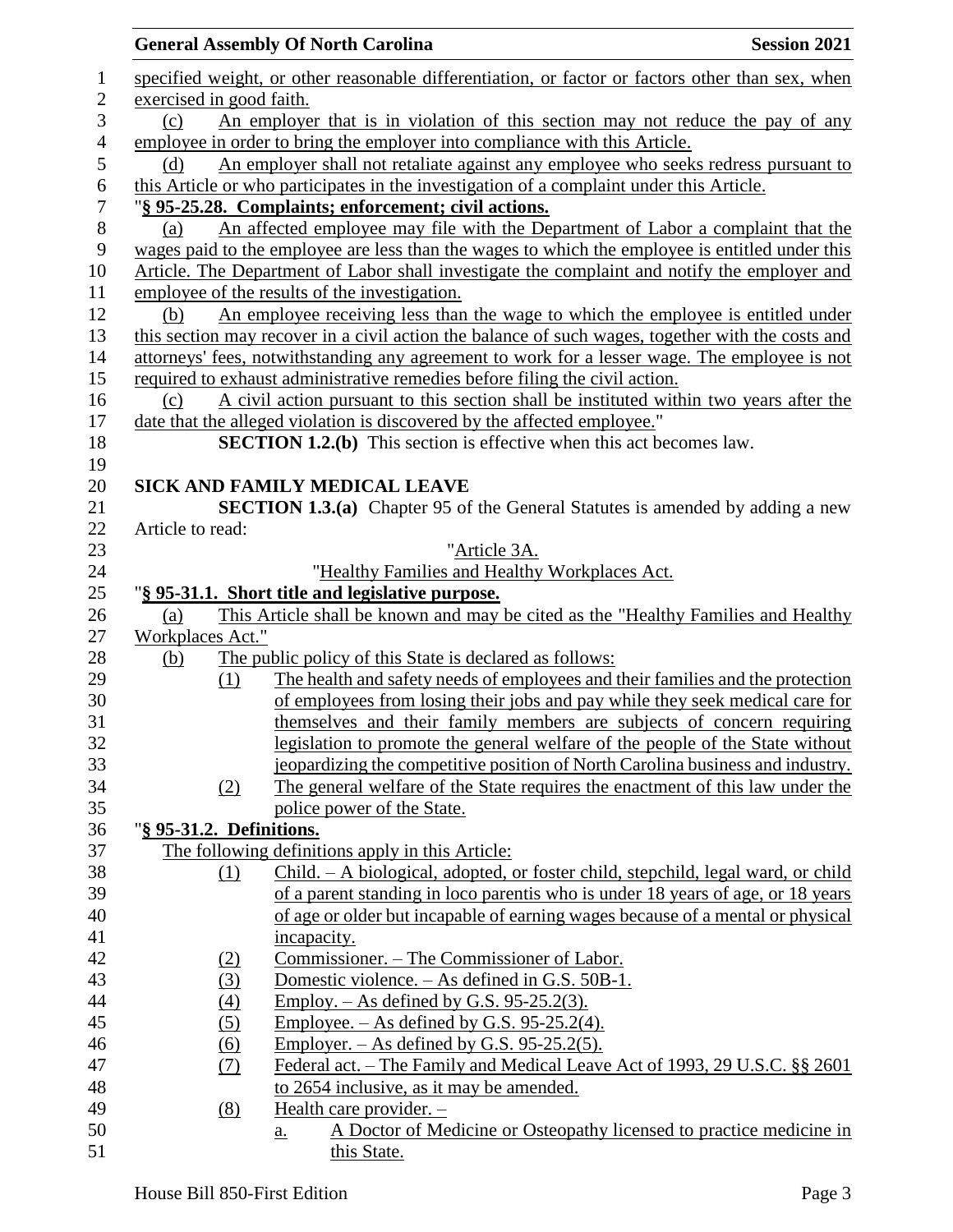|                         | <b>General Assembly Of North Carolina</b>                                                             | <b>Session 2021</b> |
|-------------------------|-------------------------------------------------------------------------------------------------------|---------------------|
|                         | A physician assistant licensed in this State.<br>b.                                                   |                     |
|                         | A family nurse practitioner licensed in this State.<br>$\mathbf{c}$ .                                 |                     |
| (9)                     | <u>Immediate family member. – An employee's spouse, mother, father, brother,</u>                      |                     |
|                         | sister, son, daughter, grandmother, grandfather, grandson, or granddaughter,                          |                     |
|                         | whether the relationship is a biological, foster, adoptive, step, half, or in-law                     |                     |
|                         | relationship.                                                                                         |                     |
| (10)                    | <u>Paid sick time or paid sick days. – Time that is (i) compensated at the same</u>                   |                     |
|                         | hourly rate and with the same benefits, including health care benefits, as the                        |                     |
|                         | employee normally earns during hours worked and (ii) provided by an                                   |                     |
|                         | employer to an employee for the purposes described in G.S. 95-31.4(b) of this                         |                     |
|                         | Article.                                                                                              |                     |
| (11)                    | <u>Parent. – A biological, foster, step, or adoptive parent of an employee or an</u>                  |                     |
|                         | employee's spouse, or other person who stood in loco parentis during the                              |                     |
|                         | childhood of an employee or employee's spouse.                                                        |                     |
| (12)                    | Sexual assault. – As defined in Chapter 14 of the General Statutes.                                   |                     |
| (13)                    | Small business. – An employer who employs 10 or fewer employees during                                |                     |
|                         | 20 or more calendar workweeks in the current or preceding calendar year.                              |                     |
| (14)                    | Stalking. – As defined in Chapter 14 of the General Statutes.                                         |                     |
| "§ 95-31.3. Exemptions. |                                                                                                       |                     |
| (a)                     | The provisions of this section do not apply to any bona fide volunteers in any                        |                     |
|                         | organization where an employer-employee relationship does not exist.                                  |                     |
| (b)                     | The provisions of this section do not apply to any person exempted from the Wage                      |                     |
|                         | and Hour Act under G.S. $95-25.14(a)(2)$ through (8), $95-25.14(b)$ , $95-25.14(b)$ , $95-25.14(c)$ , |                     |
|                         | and 95-25.14(e), except that domestic workers are exempted only if they are employed in the           |                     |
|                         | place of residence of their employer.                                                                 |                     |
|                         | "§ 95-31.4. Accrual of paid sick time.                                                                |                     |
| (a)                     | Except as provided by G.S. 95-31.3, any employee who works in this State and who                      |                     |
|                         | must be absent from work for the reasons set forth in G.S. 95-31.5(a) shall be entitled to paid       |                     |
| sick time.              |                                                                                                       |                     |
| (b)                     | Paid sick time as provided in this section shall begin to accrue at the commencement                  |                     |
|                         | of employment. Paid sick time shall accrue at the rate of one hour of pay for every 30 hours          |                     |
|                         | worked. Paid sick time may be used as accrued, or be loaned by the employer at its discretion, to     |                     |
|                         | the employee in advance of accrual. Unless the employer and employee agree to designate               |                     |
|                         | otherwise, for periods of paid sick time that are less than a normal workday, the time shall be       |                     |
|                         | counted on an hourly basis or the smallest increment that the employer's payroll system uses to       |                     |
|                         | account for absences or use of leave.                                                                 |                     |
| (c)                     | For employees of small businesses, there shall be a limit of 32 hours of accrued paid                 |                     |
|                         | time in a calendar year. For employees of other employers, there shall be a limit of 56 hours of      |                     |
|                         | accrued paid sick time in a calendar year. Accrued paid sick time for employees carries over from     |                     |
|                         | year to year but is limited as provided in this subsection.                                           |                     |
| (d)                     | When there is separation from employment and the employee is rehired within 90                        |                     |
|                         | days of separation by the same employer, any previously accrued paid sick time that had not been      |                     |
|                         | used shall be reinstated. The employee shall be entitled to use accrued paid sick time and accrue     |                     |
|                         | additional sick time at the recommencement of employment.                                             |                     |
|                         | "§ 95-31.5. Use of paid sick time.                                                                    |                     |
| (a)                     | Paid sick time shall be provided to an employee by an employer for any of the                         |                     |
| following reasons:      |                                                                                                       |                     |
| (1)                     | <u>To care for the employee's immediate family member who is suffering from a</u>                     |                     |
|                         | physical or mental illness, injury, or medical condition that requires home                           |                     |
|                         | care, professional medical diagnosis or care, preventative medical care, or a                         |                     |
|                         | routine medical appointment, unless the care is covered under federal law.                            |                     |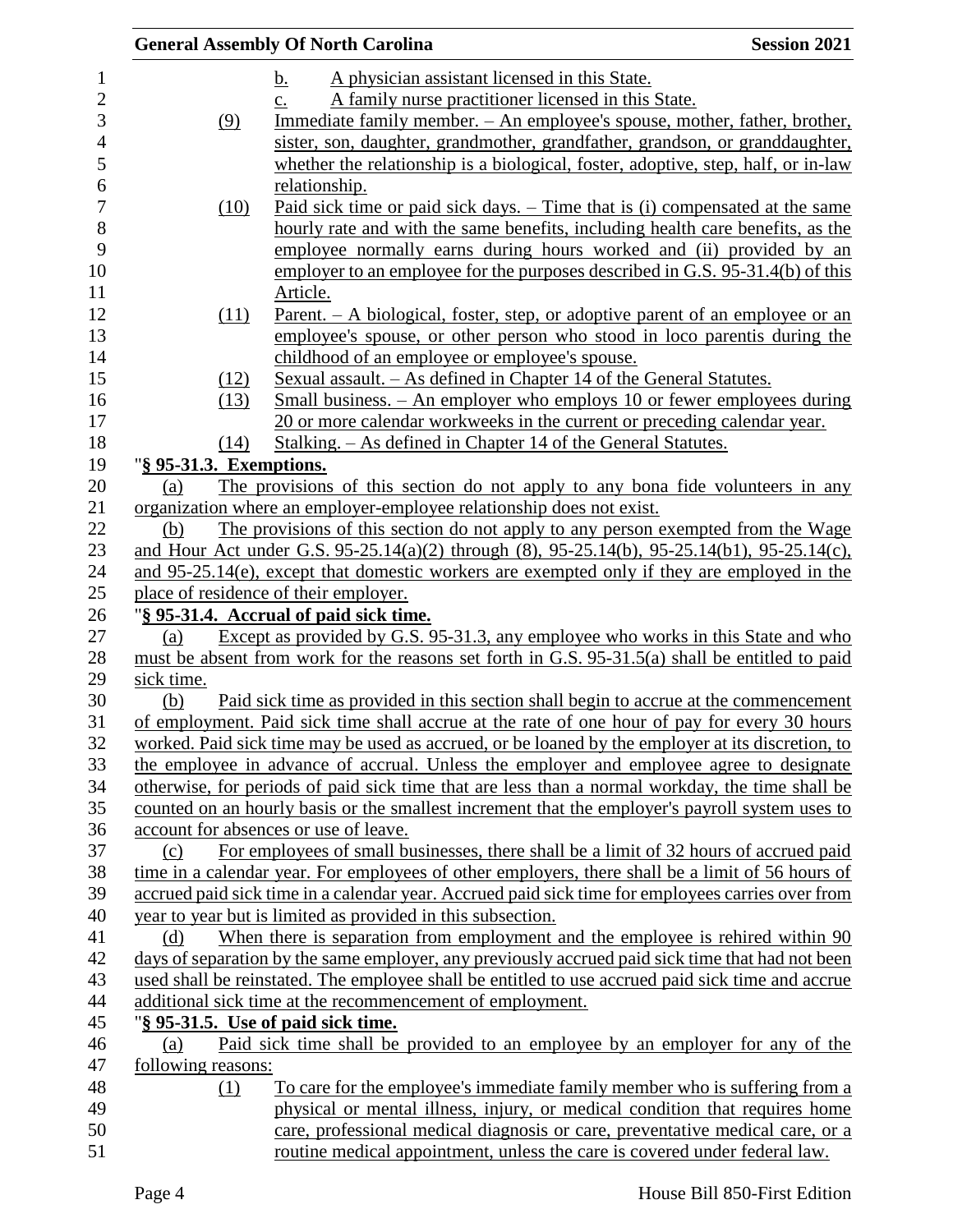|                |                                 | <b>General Assembly Of North Carolina</b>                                                                                                               | <b>Session 2021</b> |
|----------------|---------------------------------|---------------------------------------------------------------------------------------------------------------------------------------------------------|---------------------|
| $\mathbf{1}$   | (2)                             | To care for the employee's own physical or mental illness, injury, or medical                                                                           |                     |
| $\overline{2}$ |                                 | condition that requires home care, professional medical diagnosis or care,                                                                              |                     |
| 3              |                                 | preventative medical care, or a routine medical appointment, unless the care                                                                            |                     |
| $\overline{4}$ |                                 | is covered under federal law.                                                                                                                           |                     |
| 5              | (3)                             | To allow an employee to address the psychological, physical, or legal effects                                                                           |                     |
| 6              |                                 | on himself or herself or an immediate family member of domestic violence,                                                                               |                     |
| $\overline{7}$ |                                 | sexual assault, or stalking.                                                                                                                            |                     |
| $8\,$          | (b)                             | An employer may require certification of the qualifying illness, injury, health                                                                         |                     |
| 9              |                                 | condition, or violence when a paid sick time period covers more than three consecutive workdays.                                                        |                     |
| 10             |                                 | Any reasonable documentation signed by a health care provider involved in following or treating                                                         |                     |
| 11             |                                 | the illness, injury, or health condition and indicating the need for the amount of sick days taken                                                      |                     |
| 12             |                                 | shall be deemed acceptable certification. Acceptable certification of domestic violence, sexual                                                         |                     |
| 13             |                                 | assault, or stalking may include (i) law enforcement, court, or federal agency records or files, (ii)                                                   |                     |
| 14             |                                 | documentation from a domestic violence or sexual assault program, or (iii) documentation from                                                           |                     |
| 15             |                                 | a religious, medical, or other professional from whom assistance was sought in dealing with the                                                         |                     |
| 16             |                                 | alleged domestic violence, sexual offense, or stalking.                                                                                                 |                     |
| 17             | (1)                             | The employer shall not require certification from a health care provider                                                                                |                     |
| 18             |                                 | employed by the employer. The employer shall not delay the commencement                                                                                 |                     |
| 19             |                                 | of time taken for purposes of subsection (a) of this section or pay for this                                                                            |                     |
| 20             |                                 | period on the basis that the employer has not yet received the certification.                                                                           |                     |
| 21             |                                 | Nothing in this section shall be construed to require an employee to provide                                                                            |                     |
| 22             |                                 | as certification any information from a health care provider that would be in                                                                           |                     |
| 23             |                                 | violation of section 1177 of the Social Security Act or the regulations                                                                                 |                     |
| 24             |                                 |                                                                                                                                                         |                     |
| 25             |                                 | promulgated pursuant to section 264(c) of the Health Insurance Portability and                                                                          |                     |
| 26             |                                 | Accountability Act, 42 U.S.C. § 1320d-2.                                                                                                                |                     |
| 27             | (2)                             | An employer may not require disclosure of details relating to domestic<br>violence, sexual assault, or stalking or the details of an employee's medical |                     |
| 28             |                                 | condition as a condition of providing paid sick time under this Article. If an                                                                          |                     |
| 29             |                                 | employer possesses health information or information pertaining to domestic                                                                             |                     |
| 30             |                                 | violence, sexual assault, or stalking about an employee or employee's                                                                                   |                     |
| 31             |                                 | immediate family member, such information shall be treated as confidential                                                                              |                     |
| 32             |                                 | and not disclosed except to the affected employee or with the permission of                                                                             |                     |
| 33             |                                 | the affected employee.                                                                                                                                  |                     |
| 34             | (c)                             | When the use of sick time is foreseeable, the employee shall make a good-faith effort                                                                   |                     |
| 35             |                                 | to provide notice of the need for such time to the employer in advance of the use of the sick time                                                      |                     |
| 36             |                                 | and shall make a reasonable effort to schedule the use of sick time in a manner that does not                                                           |                     |
| 37             |                                 | unduly disrupt the operations of the employer.                                                                                                          |                     |
| 38             | (d)                             | An employer may not require, as a condition of providing sick time under this act,                                                                      |                     |
| 39             |                                 | that the employee search for or find a replacement worker to cover the hours during which the                                                           |                     |
| 40             | employee is on paid sick time.  |                                                                                                                                                         |                     |
| 41             | (e)                             | Nothing in this section shall be construed as requiring financial or other                                                                              |                     |
| 42             |                                 | reimbursement to an employee from an employer upon the employee's termination, resignation,                                                             |                     |
| 43             |                                 | retirement, or other separation from employment for accrued paid sick days that have not been                                                           |                     |
| 44             | used.                           |                                                                                                                                                         |                     |
| 45             | (f)                             | Nothing in this section shall be construed to discourage employers from adopting or                                                                     |                     |
| 46             |                                 | retaining paid sick time policies more generous than policies that comply with the requirements                                                         |                     |
| 47             |                                 | of this section, and nothing in this section shall be construed to diminish the obligation of an                                                        |                     |
| 48             |                                 | employer to comply with any contract, collective bargaining agreement, or any employment                                                                |                     |
| 49             |                                 | benefit program or plan that provides greater sick time leave rights to employees than the rights                                                       |                     |
| 50             | established under this section. |                                                                                                                                                         |                     |
|                |                                 |                                                                                                                                                         |                     |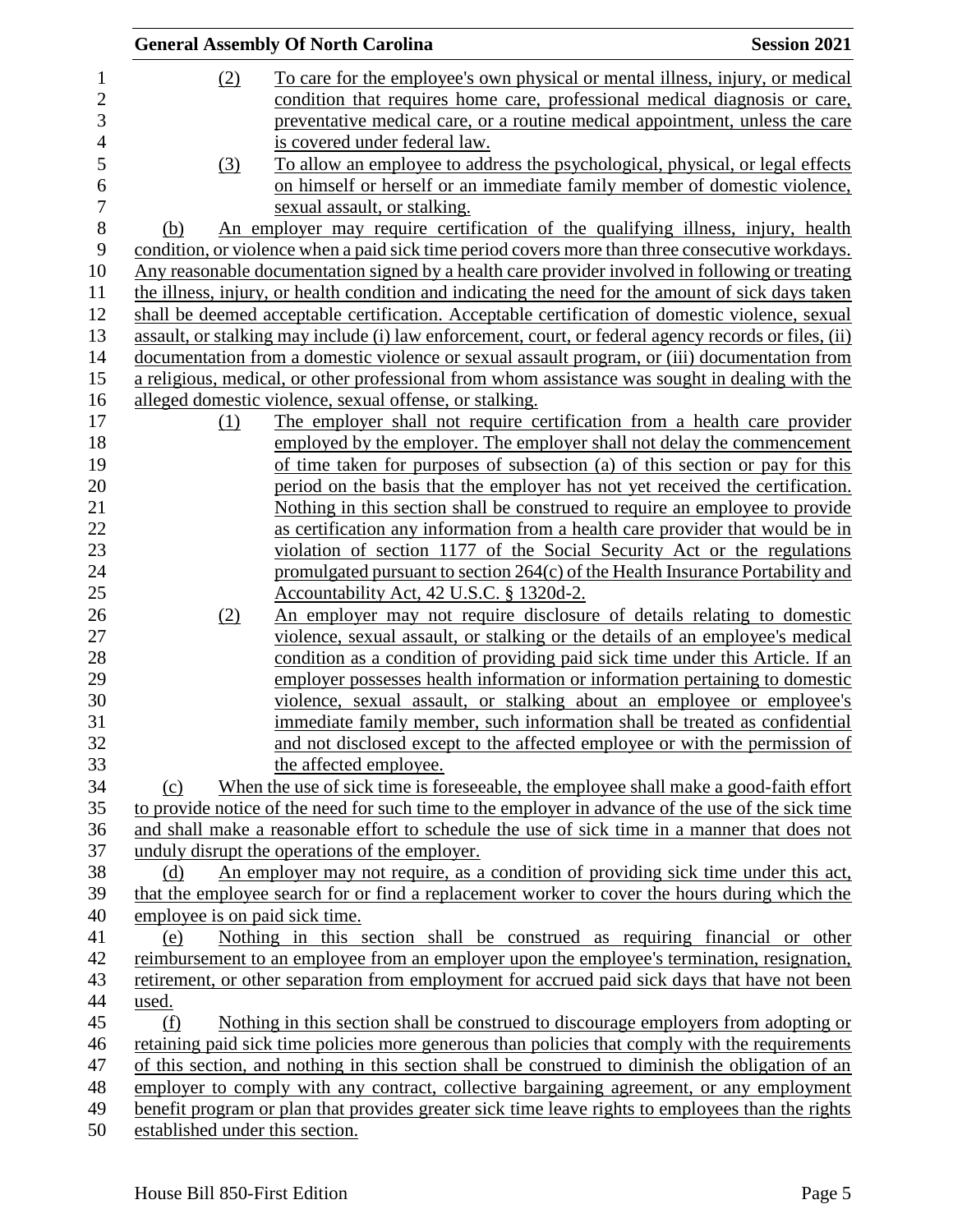|                | <b>General Assembly Of North Carolina</b>                                                                                                                                                    | <b>Session 2021</b> |
|----------------|----------------------------------------------------------------------------------------------------------------------------------------------------------------------------------------------|---------------------|
| $\mathbf{1}$   | This Article provides minimum requirements pertaining to paid sick time and shall<br>(g)                                                                                                     |                     |
| $\overline{2}$ | not be construed to preempt, limit, or otherwise affect the applicability of any other law,                                                                                                  |                     |
| 3              | regulation, requirement, policy, agreement, or standard that provides for greater accrual or use                                                                                             |                     |
| $\overline{4}$ | by employees of sick time, whether paid or unpaid, or that extends other protections to                                                                                                      |                     |
|                | employees.                                                                                                                                                                                   |                     |
|                | Employers who have a paid time-off leave policy are not required to modify that<br>(h)                                                                                                       |                     |
|                | policy, if that policy offers an employee the option, at the employee's discretion, to take paid sick                                                                                        |                     |
|                | time that is at least equivalent to the amounts and for the same purposes and under the same                                                                                                 |                     |
|                | conditions as provided under this section.                                                                                                                                                   |                     |
|                | "§ 95-31.6. Notification, posting, and records.                                                                                                                                              |                     |
|                | Employers shall give notice that employees are entitled to paid sick time, the amount of paid                                                                                                |                     |
|                | sick time and the terms of its use guaranteed under this section, that retaliation against employees                                                                                         |                     |
|                | who request or use paid sick time is prohibited, and that each employee has the right to file a                                                                                              |                     |
|                | complaint with the Commissioner of Labor or in the General Court of Justice if sick time as                                                                                                  |                     |
|                | required by this Article is denied by the employer or the employee is retaliated against for                                                                                                 |                     |
|                | requesting or taking paid sick time. Employers may comply with this section by supplying each                                                                                                |                     |
|                | of their employees with a notice in English and Spanish that contains the information required                                                                                               |                     |
|                | by this section or by displaying a poster in a conspicuous and accessible place in each                                                                                                      |                     |
|                | establishment where the employees are employed, which contains in English and Spanish all                                                                                                    |                     |
|                | information required by this section.                                                                                                                                                        |                     |
|                | "§ 95-31.7. Enforcement.                                                                                                                                                                     |                     |
|                | The Commissioner shall enforce and administer the provisions of this Article, and the<br>(a)                                                                                                 |                     |
|                | Commissioner or his or her authorized representative is empowered to hold hearings and to                                                                                                    |                     |
|                | institute civil proceedings hereunder.                                                                                                                                                       |                     |
|                | The Commissioner or the Commissioner's authorized representative shall have the<br>(b)                                                                                                       |                     |
|                | power to administer oaths and examine witnesses; issue subpoenas; compel the attendance of                                                                                                   |                     |
|                | witnesses and the production of papers, books, accounts, records, payrolls, and documents; and                                                                                               |                     |
|                | take depositions and affidavits in any proceeding hereunder.                                                                                                                                 |                     |
|                | Any employer who violates the provisions of this Article shall be liable to the<br>(c)                                                                                                       |                     |
|                | employee or employees affected in the amount of their unpaid sick time as the case may be, plus                                                                                              |                     |
|                | interest at the legal rate set forth in G.S. 24-1 from the date each amount first came due.                                                                                                  |                     |
|                | In addition to the amounts awarded pursuant to subsection $(c)$ of this section, the court<br>(d)                                                                                            |                     |
|                | shall award liquidated damages in an amount equal to the amount found to be due as provided in                                                                                               |                     |
|                | subsection (c) of this section, provided that if the employer shows to the satisfaction of the court                                                                                         |                     |
|                | that the act or omission constituting the violation was in good faith and that the employer had                                                                                              |                     |
|                | reasonable grounds for believing that the act or omission was not a violation of this Article, the                                                                                           |                     |
|                | court may, in its discretion, award no liquidated damages or may award any amount of liquidated                                                                                              |                     |
|                | damages not exceeding the amount found due as provided in subsection (c) of this section.                                                                                                    |                     |
|                | Action to recover such liability may be maintained in the General Court of Justice by<br>(e)                                                                                                 |                     |
|                | any one or more employees.                                                                                                                                                                   |                     |
|                | The court, in any action brought under this Article, may, in addition to any judgment<br>(f)                                                                                                 |                     |
|                | awarded to the plaintiff, order costs and fees of the action and reasonable attorneys' fees to be                                                                                            |                     |
|                | paid by the defendant. The court may order costs and fees of the action and reasonable attorneys'<br>fees to be paid by the plaintiff if the court determines that the action was frivolous. |                     |
|                | The Commissioner is authorized to determine and supervise the payment of the                                                                                                                 |                     |
|                | (g)<br>amounts due under this section, including interest at the legal rate set forth in G.S. 24-1 from the                                                                                  |                     |
|                | date each amount first came due, and the agreement to accept such amounts by the employee                                                                                                    |                     |
|                | shall constitute a waiver of the employee's right to bring an action under subsection (e) of this                                                                                            |                     |
|                | section.                                                                                                                                                                                     |                     |
|                | Actions under this Article must be brought within two years pursuant to G.S. 1-53.<br>(h)                                                                                                    |                     |
|                |                                                                                                                                                                                              |                     |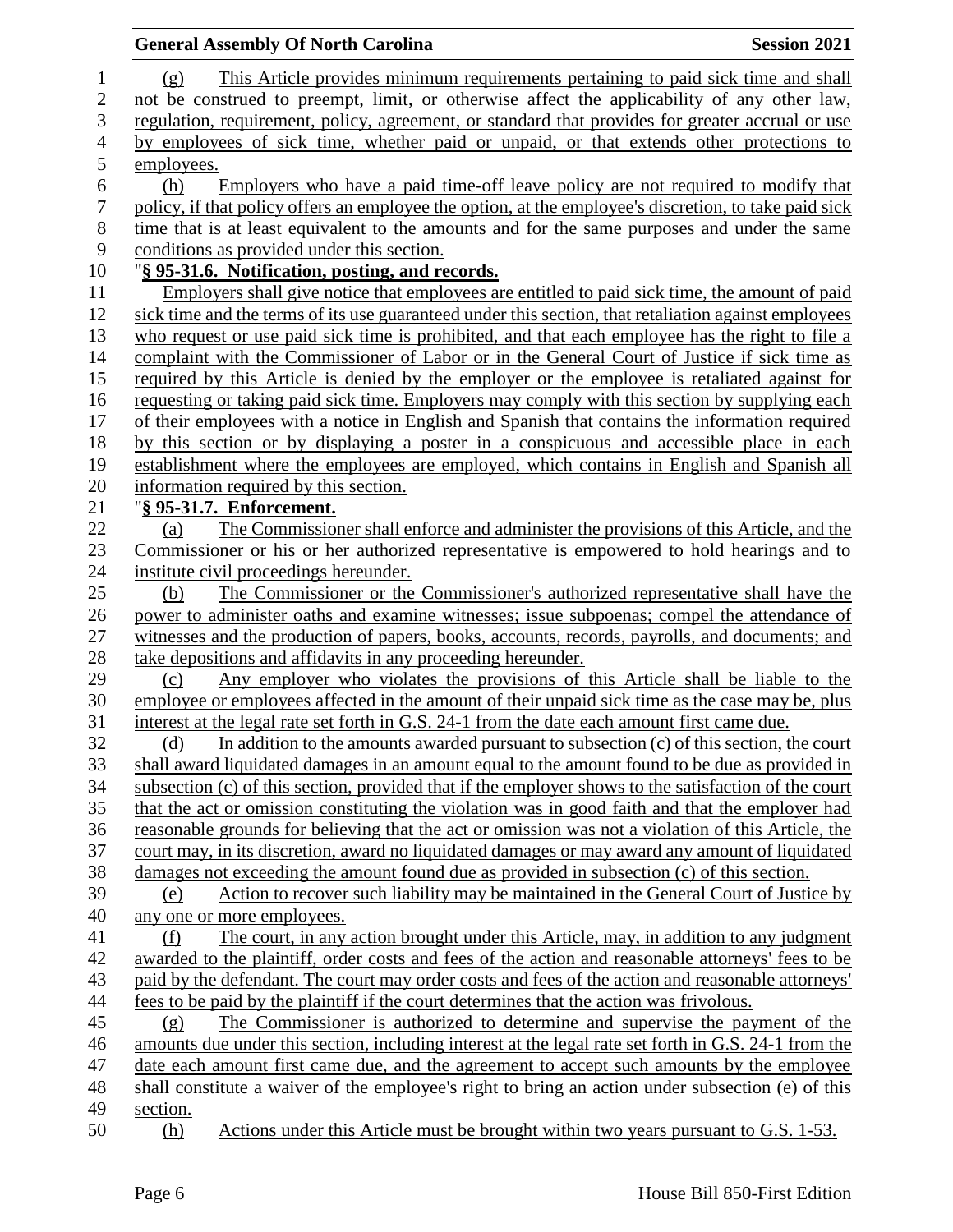|                           | <b>General Assembly Of North Carolina</b>                                                           | <b>Session 2021</b> |
|---------------------------|-----------------------------------------------------------------------------------------------------|---------------------|
| (i)                       | The rights and remedies created by this Article are supplementary to all existing                   |                     |
|                           | common law and statutory rights and remedies.                                                       |                     |
| "§ 95-31.8. Rules.        |                                                                                                     |                     |
|                           | The Commissioner of Labor shall adopt rules to implement this Article.                              |                     |
| "§ 95-31.9. Severability. |                                                                                                     |                     |
|                           | The provisions of this Article are severable. If any phrase, clause, sentence, or provision is      |                     |
|                           | declared to be invalid or is preempted by federal law or regulation, the validity of the remainder  |                     |
|                           | of this Article shall not be affected thereby."                                                     |                     |
|                           | <b>SECTION 1.3.(b)</b> G.S. 95-241(a) reads as rewritten:                                           |                     |
| " $(a)$                   | No person shall discriminate or take any retaliatory action against an employee                     |                     |
|                           | because the employee in good faith does or threatens to do any of the following:                    |                     |
| (1)                       | File a claim or complaint, initiate any inquiry, investigation, inspection,                         |                     |
|                           | proceeding or other action, or testify or provide information to any person                         |                     |
|                           | with respect to any of the following:                                                               |                     |
|                           | Chapter 97 of the General Statutes.<br>a.                                                           |                     |
|                           | Article 2A Article 2A, Article 3A, or Article 16 of this Chapter.<br>b.                             |                     |
|                           | Article 2A of Chapter 74 of the General Statutes.<br>$\mathbf{c}$ .                                 |                     |
|                           | d.<br>$G.S. 95-28.1.$                                                                               |                     |
|                           | Article 16 of Chapter 127A of the General Statutes.<br>e.                                           |                     |
|                           | f.<br>G.S. 95-28.1A.                                                                                |                     |
|                           | Article 52 of Chapter 143 of the General Statutes.<br>g.                                            |                     |
|                           | Article 5F of Chapter 90 of the General Statutes.<br>h.                                             |                     |
| (2)                       | Cause any of the activities listed in subdivision (1) of this subsection to be                      |                     |
|                           | initiated on an employee's behalf.                                                                  |                     |
| (3)                       | Exercise any right on behalf of the employee or any other employee afforded                         |                     |
|                           | by Article 2A Article 2A, Article 3A, or Article 16 of this Chapter, by Article                     |                     |
|                           | 2A of Chapter 74 of the General Statutes, or by Article 52 of Chapter 143 of                        |                     |
|                           | the General Statutes.                                                                               |                     |
| (4)                       | Comply with the provisions of Article 27 of Chapter 7B of the General                               |                     |
|                           | Statutes.                                                                                           |                     |
| (5)                       | Exercise rights under Chapter 50B. Actions brought under this subdivision                           |                     |
|                           | shall be in accordance with the provisions of G.S. 50B-5.5."                                        |                     |
|                           | <b>SECTION 1.3.(c)</b> This section becomes effective July 1, 2021, applies only to                 |                     |
|                           | covered employment on or after that date, and does not apply to any collective bargaining           |                     |
|                           | agreement entered into before July 1, 2021, that is still in effect on that date.                   |                     |
|                           |                                                                                                     |                     |
|                           | <b>INCREASE TIPPED MINIMUM WAGE</b>                                                                 |                     |
|                           | <b>SECTION 1.4.(a)</b> Effective until December 31, 2021, G.S. $95-25.3(f)$ reads as                |                     |
| rewritten:                |                                                                                                     |                     |
| " $(f)$                   | Tips earned by a tipped employee may be counted as wages only up to the amount                      |                     |
|                           | permitted in section 3(m) of the Fair Labor Standards Act, 29 U.S.C. 203(m), if the tipped          |                     |
|                           | employee is notified in advance, is permitted to retain all tips and the employer maintains         |                     |
|                           | accurate and complete records of tips received by each employee as such tips are certified by the   |                     |
|                           | employee monthly or for each pay period. Even if the employee refuses to certify tips accurately,   |                     |
|                           | tips may still be counted as wages when the employer complies with the other requirements of        |                     |
|                           | this section and can demonstrate by monitoring tips that the employee regularly receives tips in    |                     |
|                           | the amount for which the credit is taken. of five dollars (\$5.00) per hour. Tip pooling shall also |                     |
|                           | be is permissible among employees who customarily and regularly receive tips; however, no           |                     |
|                           | employee's tips may be reduced by more than fifteen percent (15%) under a tip pooling               |                     |
| arrangement."             |                                                                                                     |                     |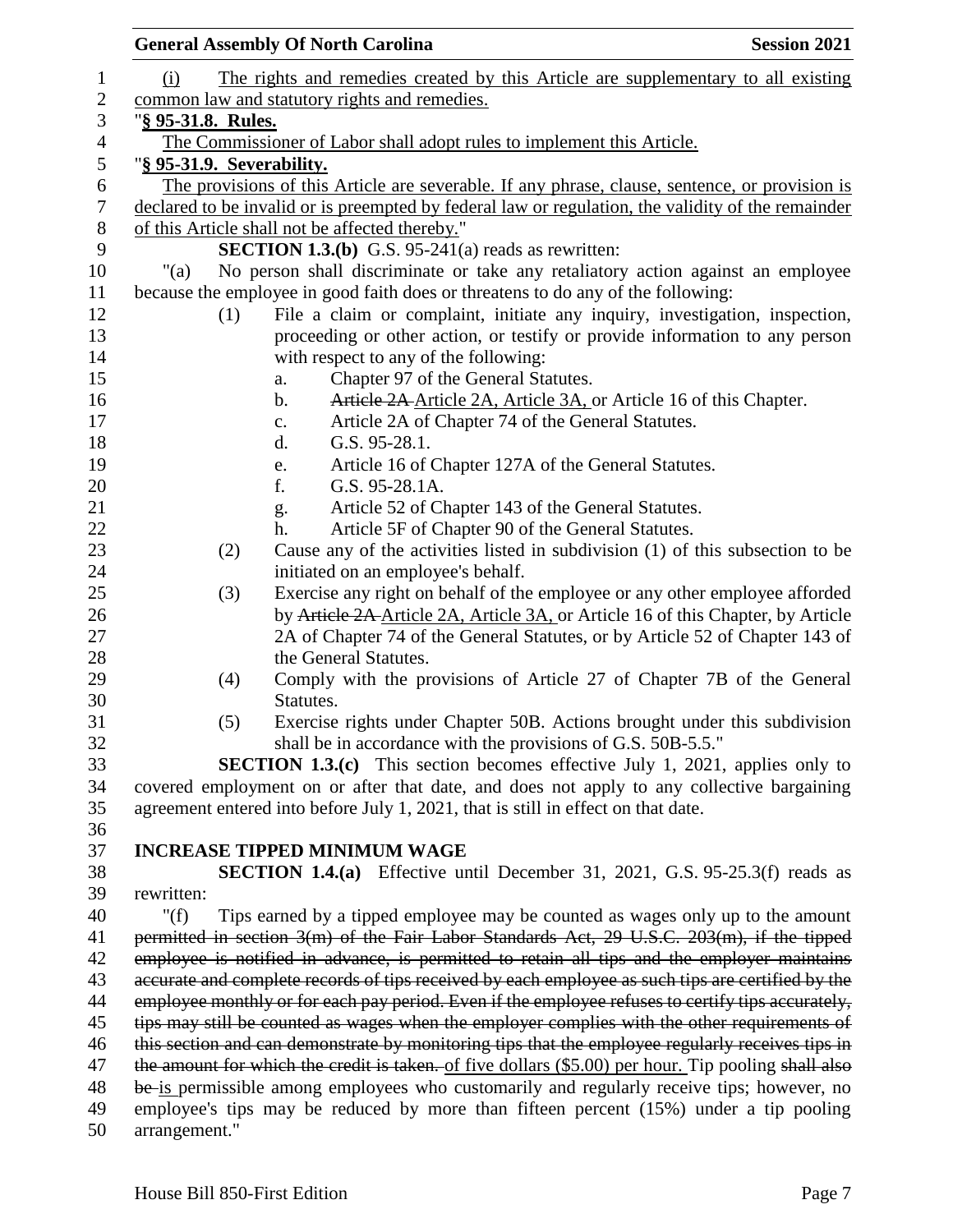|                |                          |            | <b>General Assembly Of North Carolina</b>                                                       | <b>Session 2021</b> |
|----------------|--------------------------|------------|-------------------------------------------------------------------------------------------------|---------------------|
| $\mathbf{1}$   |                          |            | <b>SECTION 1.4.(b)</b> Effective January 1, 2022, G.S. $95-25.3(f)$ , as amended by             |                     |
| $\sqrt{2}$     |                          |            | subsection (a) of this section, reads as rewritten:                                             |                     |
| 3              | " $(f)$                  |            | Tips earned by a tipped employee may be counted as wages only up to the amount of               |                     |
| $\overline{4}$ |                          |            | five dollars (\$5.00) per hour. shall not be counted as wages. Tip pooling is permissible among |                     |
| 5              |                          |            | employees who customarily and regularly receive tips; however, no employee's tips may be        |                     |
| 6              |                          |            | reduced by more than fifteen percent (15%) under a tip pooling arrangement."                    |                     |
| $\tau$         |                          |            | <b>SECTION 1.4.(c)</b> Except as otherwise provided, this section is effective when this        |                     |
| $\,8\,$        | act becomes law.         |            |                                                                                                 |                     |
| 9              |                          |            |                                                                                                 |                     |
| 10             | <b>WAGE THEFT</b>        |            |                                                                                                 |                     |
| 11             |                          |            | <b>SECTION 1.5.(a)</b> G.S. 95-25.2 reads as rewritten:                                         |                     |
| 12             | "§ 95-25.2. Definitions. |            |                                                                                                 |                     |
| 13             |                          |            | In this Article, unless the context otherwise requires: The following definitions apply in this |                     |
| 14             | Article:                 |            |                                                                                                 |                     |
| 15             |                          | (1)        | "Agriculture" includes farming-Agriculture. – Farming in all its branches                       |                     |
| 16             |                          |            | performed by a farmer or on a farm as an incident to or in conjunction with                     |                     |
| 17<br>18       |                          |            | farming operations.<br>"Commissioner" means the Commissioner. - The Commissioner of Labor.      |                     |
| 19             |                          | (2)<br>(3) | "Employ" means to Employ. - To suffer or permit to work.                                        |                     |
| 20             |                          | (4)        | "Employee" includes any Employee. - Any individual employed by an                               |                     |
| 21             |                          |            | employer.                                                                                       |                     |
| 22             |                          | (5)        | "Employer" includes any Employer. - Any person acting directly or indirectly                    |                     |
| 23             |                          |            | in the interest of an employer in relation to an employee.                                      |                     |
| 24             |                          | (5a)       | Employment status. $-$ The status of an individual, under the usual common                      |                     |
| 25             |                          |            | law rules applicable in determining the employee-employer relationship, as an                   |                     |
| 26             |                          |            | employee or as an independent contractor (or another individual who is not an                   |                     |
| 27             |                          |            | employee).                                                                                      |                     |
| 28             |                          | (5b)       | <u>Enterprise. – The related activities performed either through unified</u>                    |                     |
| 29             |                          |            | operations or common control by any person or persons for a common                              |                     |
| 30             |                          |            | business purpose and includes all such activities whether performed in one or                   |                     |
| 31             |                          |            | more establishments or by one or more corporate units but shall not include                     |                     |
| 32             |                          |            | the related activities performed for such enterprise by an independent                          |                     |
| 33             |                          |            | contractor or franchisee.                                                                       |                     |
| 34             |                          | (6)        | "Establishment" means a Establishment. $-$ A physical location where business                   |                     |
| 35             |                          |            | is conducted.                                                                                   |                     |
| 36             |                          | (7)        | "The Fair Labor Standards Act" means the Fair Labor Standards Act. - The                        |                     |
| 37             |                          |            | Fair Labor Standards Act of 1938, as amended and as the same may be                             |                     |
| 38             |                          |            | amended from time to time by the United States Congress.                                        |                     |
| 39             |                          | (8)        | "Hours worked" includes all Hours worked. - All time an employee is                             |                     |
| 40<br>41       |                          |            | employed.<br>Intentional. – The employer consciously committed the act which violated the       |                     |
| 42             |                          | (8a)       | statute.                                                                                        |                     |
| 43             |                          | (9)        | "Payday" means that Payday. - That day designated for payment of wages due                      |                     |
| 44             |                          |            | by virtue of the employment relationship.                                                       |                     |
| 45             |                          | (10)       | "Pay periods" may Pay periods. - May be daily, weekly, biweekly,                                |                     |
| 46             |                          |            | semimonthly, or monthly.                                                                        |                     |
| 47             |                          | (11)       | "Person" means an Person. - An individual, partnership, association,                            |                     |
| 48             |                          |            | corporation, business trust, legal representative, or any organized group of                    |                     |
| 49             |                          |            | persons. For the purposes of G.S. 95-25.2, G.S. 95-25.3, G.S. 95-25.14, and                     |                     |
| 50             |                          |            | G.S. 95-25.20, it also means the State of North Carolina, any city, town,                       |                     |
| 51             |                          |            | county, or municipality, or any State or local agency or instrumentality of                     |                     |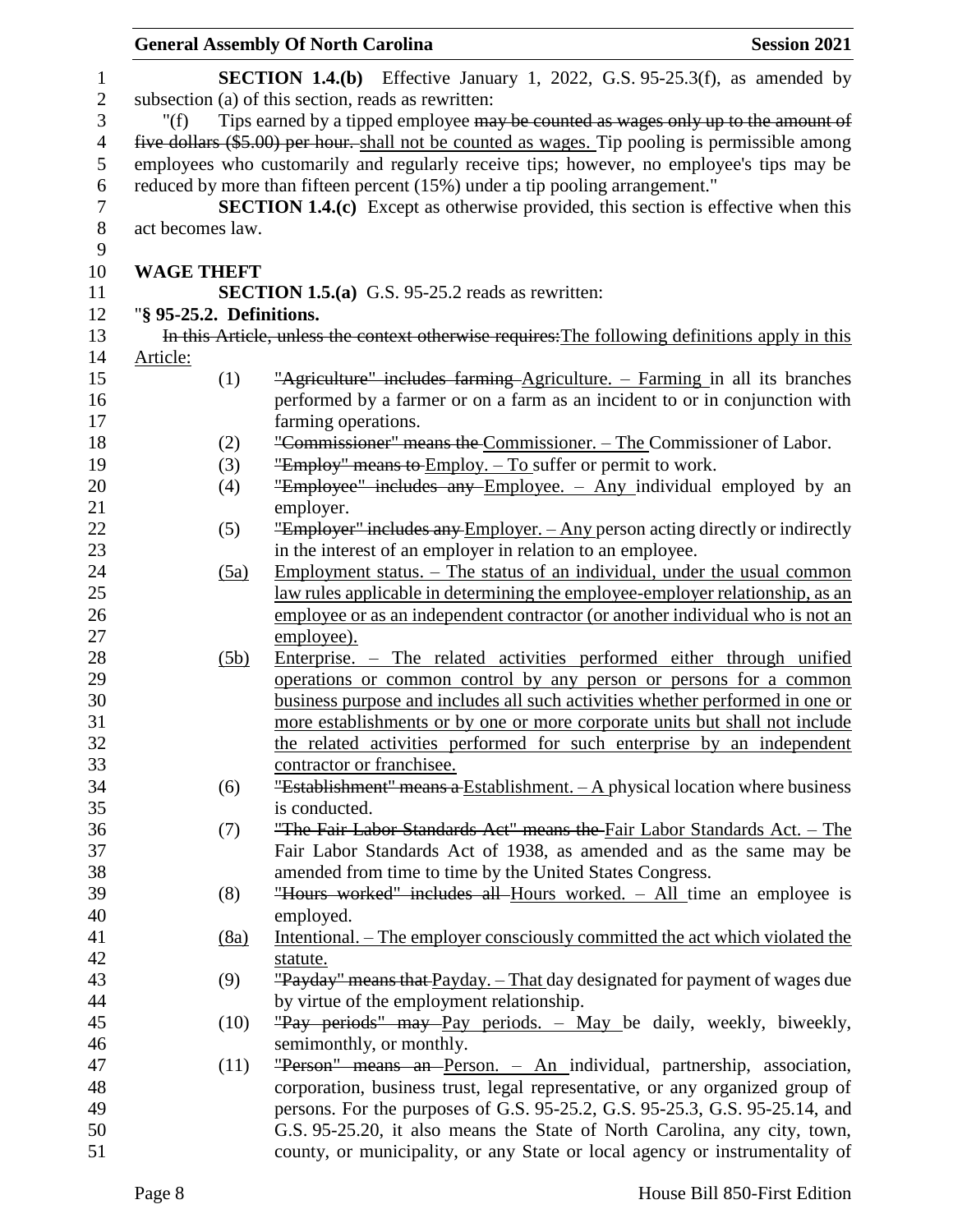|                                     |                              | <b>General Assembly Of North Carolina</b>                                                                                                                                                                                         | <b>Session 2021</b> |
|-------------------------------------|------------------------------|-----------------------------------------------------------------------------------------------------------------------------------------------------------------------------------------------------------------------------------|---------------------|
| $\mathbf{1}$<br>$\overline{2}$<br>3 |                              | government. The Government of the United States and any agency of the<br>United States (including the United States Postal Service and Postal Rate<br>Commission) are not included as persons for any purpose under this Article. |                     |
| $\overline{4}$<br>5<br>6            | (12)                         | "Seasonal food service establishment" means a Seasonal food service<br>establishment. $- A$ restaurant, food and drink stand or other establishment<br>generally recognized as a commercial food service establishment, preparing |                     |
| $\overline{7}$                      |                              | and serving food to the public but operating 180 days or less per year.                                                                                                                                                           |                     |
| 8                                   | (13)                         | "Seasonal religious or nonprofit educational conference center or a seasonal                                                                                                                                                      |                     |
| 9                                   |                              | amusement or recreational establishment" means an Seasonal religious or                                                                                                                                                           |                     |
| 10                                  |                              | nonprofit educational conference center or a seasonal amusement or                                                                                                                                                                |                     |
| 11                                  |                              | recreational establishment. - An establishment which does not operate for                                                                                                                                                         |                     |
| 12                                  |                              | more than seven months in any calendar year, or during the preceding calendar                                                                                                                                                     |                     |
| 13                                  |                              | year had average receipts for any six months of such year of not more than                                                                                                                                                        |                     |
| 14                                  |                              | thirty-three and one-third percent $(33 \frac{1}{3})$ of its average receipts for the                                                                                                                                             |                     |
| 15                                  |                              | other six months of that year.                                                                                                                                                                                                    |                     |
| 16<br>17                            | (14)                         | "Tipped employee" means any Tipped employee. - Any employee who<br>customarily receives more than twenty dollars (\$20.00) a month in tips.                                                                                       |                     |
| 18                                  | (15)                         | "Tip" shall mean any $Tip. - Any$ money or part thereof over and above the                                                                                                                                                        |                     |
| 19                                  |                              | actual amount due a business for goods, food, drink, services or articles sold                                                                                                                                                    |                     |
| 20                                  |                              | which is paid in cash or by credit card, or is given to or left for an employee                                                                                                                                                   |                     |
| 21                                  |                              | by a patron or patrons of the business where the employee is employed.                                                                                                                                                            |                     |
| 22                                  | (16)                         | "Wage" Wage. – Wage paid to an employee means compensation for labor or                                                                                                                                                           |                     |
| 23                                  |                              | services rendered by an employee whether determined on a time, task, piece,                                                                                                                                                       |                     |
| 24                                  |                              | job, day, commission, or other basis of calculation, and the reasonable cost as                                                                                                                                                   |                     |
| 25                                  |                              | determined by the Commissioner of furnishing employees with board,                                                                                                                                                                |                     |
| 26                                  |                              | lodging, or other facilities. For the purposes of G.S. 95-25.6 through                                                                                                                                                            |                     |
| 27                                  |                              | G.S. 95-25.13 "wage" includes sick pay, vacation pay, severance pay,                                                                                                                                                              |                     |
| 28                                  |                              | commissions, bonuses, and other amounts promised when the employer has a                                                                                                                                                          |                     |
| 29                                  |                              | policy or a practice of making such payments.                                                                                                                                                                                     |                     |
| 30                                  | (16a)                        | Willful. – The employer knew or showed reckless disregard for the issue of                                                                                                                                                        |                     |
| 31                                  |                              | whether the employer's conduct was prohibited.                                                                                                                                                                                    |                     |
| 32                                  | (17)                         | "Workweek" means any Workweek. – Any period of 168 consecutive hours.                                                                                                                                                             |                     |
| 33                                  | (18)                         | "Enterprise" means the related activities performed either through unified                                                                                                                                                        |                     |
| 34                                  |                              | operations or common control by any person or persons for a common                                                                                                                                                                |                     |
| 35                                  |                              | business purpose and includes all such activities whether performed in one or                                                                                                                                                     |                     |
| 36                                  |                              | more establishments or by one or more corporate units but shall not include                                                                                                                                                       |                     |
| 37                                  |                              | the related activities performed for such enterprise by an independent                                                                                                                                                            |                     |
| 38                                  |                              | contractor or franchisee."                                                                                                                                                                                                        |                     |
| 39                                  |                              | <b>SECTION 1.5.(b)</b> G.S. $95-25.13$ reads as rewritten:                                                                                                                                                                        |                     |
| 40                                  |                              | "§ 95-25.13. Notification, posting, and records.                                                                                                                                                                                  |                     |
| 41<br>42                            | Every employer shall:<br>(1) | Notify its employees, orally or employees in writing at the time of hiring, and                                                                                                                                                   |                     |
| 43                                  |                              | upon any material change, of the following information:                                                                                                                                                                           |                     |
| 44                                  |                              | The promised wages and the day basis upon which the promised wages<br>$\underline{a}$ .                                                                                                                                           |                     |
| 45                                  |                              | will be calculated (for example, per hour or per piece).                                                                                                                                                                          |                     |
| 46                                  |                              | The method, day, and place for payment; payment of wages.<br><u>b.</u>                                                                                                                                                            |                     |
| 47                                  |                              | The full name, mailing address, and telephone number of the employer<br>$\underline{c}$ .                                                                                                                                         |                     |
| 48                                  |                              | and the federal and State tax identification number of each employer                                                                                                                                                              |                     |
| 49                                  |                              | who is not a natural person.                                                                                                                                                                                                      |                     |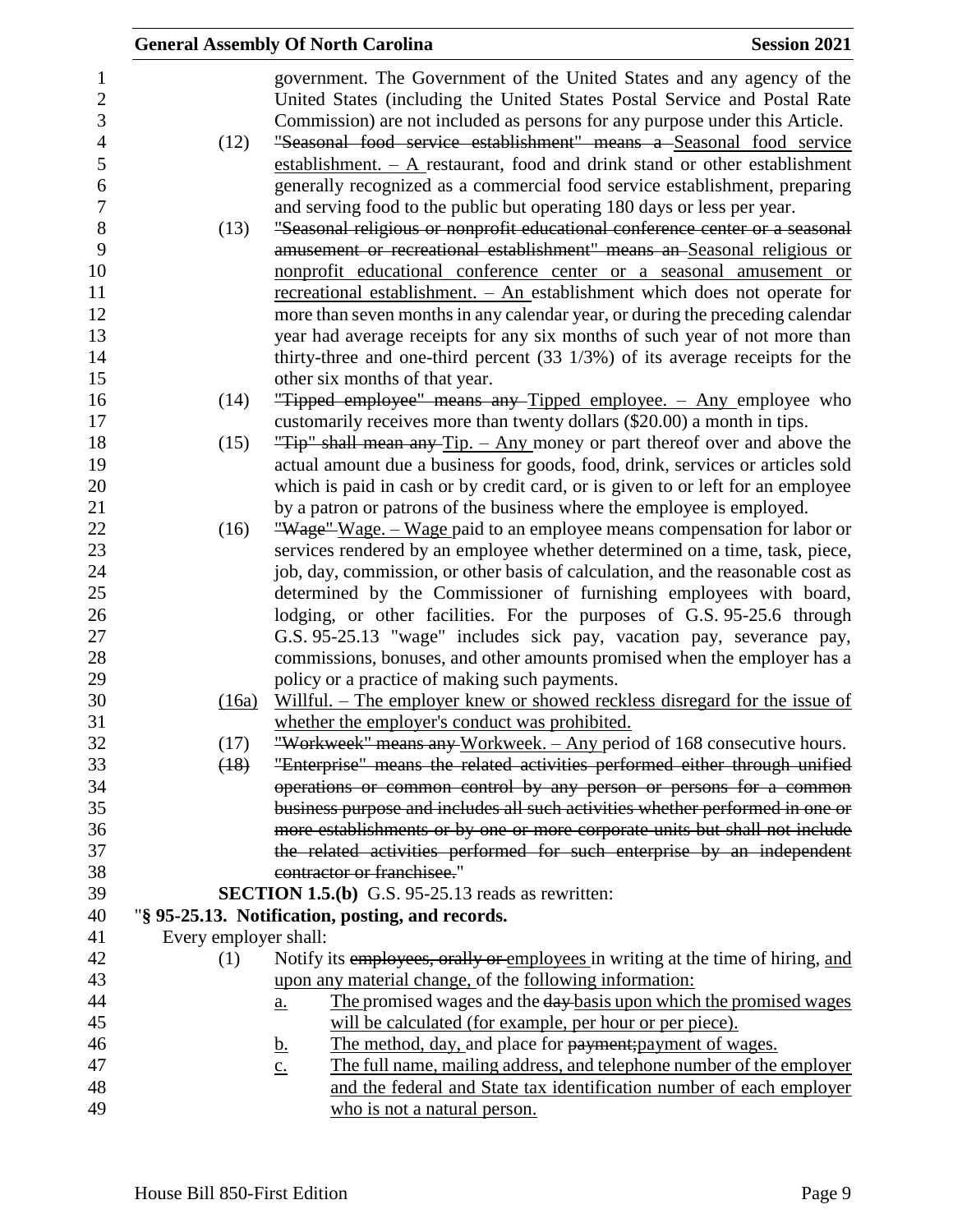|                                 | <b>General Assembly Of North Carolina</b>                                                              | <b>Session 2021</b> |
|---------------------------------|--------------------------------------------------------------------------------------------------------|---------------------|
|                                 | The employment status of the employee. Such notification or<br><u>d.</u>                               |                     |
|                                 | classification by the employer is not determinative of the employee's                                  |                     |
|                                 | actual employment status.                                                                              |                     |
| (2)                             | Make available to its employees, in writing or through a posted notice                                 |                     |
|                                 | maintained in a place accessible to its employees, employment practices and                            |                     |
|                                 | policies with regard to promised wages;                                                                |                     |
| (3)                             | Notify employees, in writing or through a posted notice maintained in a place                          |                     |
|                                 | accessible to its employees, at least 24 hours prior to any changes in promised                        |                     |
|                                 | wages. Wages may be retroactively increased without the prior notice required                          |                     |
|                                 | by this subsection; and                                                                                |                     |
| (4)                             | Furnish each employee with an itemized statement of deductions made from                               |                     |
|                                 | that employee's wages under G.S. 95-25.8 and with the information required                             |                     |
|                                 | by 13 NCAC 12 .0801(6) and 13 NCAC 12 .0801(8) through (13) for each                                   |                     |
|                                 | pay period such deductions are made period."                                                           |                     |
|                                 | <b>SECTION 1.5.(c)</b> G.S. 95-25.22 reads as rewritten:                                               |                     |
|                                 | "§ 95-25.22. Recovery of unpaid wages.                                                                 |                     |
| (a)                             | Any employer who violates the provisions of G.S. 95-25.3 (Minimum Wage),                               |                     |
|                                 | G.S. 95-25.4 (Overtime), or G.S. 95-25.6 through 95-25.12 (Wage Payment) shall be liable to            |                     |
|                                 | the employee or employees affected in the amount of their unpaid minimum wages, their unpaid           |                     |
|                                 | overtime compensation, or their unpaid amounts due under G.S. 95-25.6 through G.S. 95-25.12,           |                     |
|                                 | as the case may be, plus interest at the legal rate set forth in G.S. 24-1, from the date each amount  |                     |
| first came due.                 |                                                                                                        |                     |
| $\left( a1\right)$              | In addition to the amounts awarded pursuant to subsection (a) of this section, the court               |                     |
|                                 | shall award liquidated damages in an amount equal to twice the amount found to be due as               |                     |
|                                 | provided in subsection (a) of this section, provided that if the employer shows to the satisfaction    |                     |
|                                 | of the court that the act or omission constituting the violation was in good faith and that the        |                     |
|                                 | employer had reasonable grounds for believing that the act or omission was not a violation of          |                     |
|                                 | this Article, the court may, in its discretion, award no liquidated damages or may award any           |                     |
|                                 | amount of liquidated damages not exceeding twice the amount found due as provided in                   |                     |
| subsection (a) of this section. |                                                                                                        |                     |
| (a2)                            | Any employer who violates the provisions of G.S. 95-25.13 or any rule adopted under                    |                     |
|                                 | that section shall be liable to the employee or employees affected in the amount of their actual       |                     |
|                                 | damages, including, but not limited to, lost wages and benefits plus interest.                         |                     |
| (a3)                            | In addition to the amounts awarded pursuant to subsections $(a)$ , $(a1)$ , and $(a2)$ of this         |                     |
|                                 | section, if the court finds that the employer has intentionally violated any provision of this Article |                     |
|                                 | or any regulation issued pursuant to this Article, the court shall award statutory damages of up to    |                     |
|                                 | five hundred dollars (\$500.00) per employee per violation. Factors to be considered in setting the    |                     |
|                                 | number of statutory damages include the nature and persistence of the violations and the extent        |                     |
| of the employer's culpability.  |                                                                                                        |                     |
| (b)                             | Action to recover such liability may be maintained in the General Court of Justice by                  |                     |
| any one or more employees.      |                                                                                                        |                     |
| (c)                             | Action to recover such liability may also be maintained in the General Court of Justice                |                     |
|                                 | by the Commissioner at the request of the employees affected. Any sums thus recovered by the           |                     |
|                                 | Commissioner on behalf of an employee shall be held in a special deposit account and shall be          |                     |
|                                 | paid directly to the employee or employees affected.                                                   |                     |
| (d)                             | The court, in any action brought under this Article may, shall, in addition to any                     |                     |
|                                 | judgment awarded plaintiff, order costs and fees of the action and reasonable attorneys' fees to       |                     |
|                                 | be paid by the defendant. In an action brought by the Commissioner in which a default judgment         |                     |
|                                 | is entered, the clerk shall order attorneys' fees of three hundred dollars (\$300.00) to be paid by    |                     |
| the defendant.                  |                                                                                                        |                     |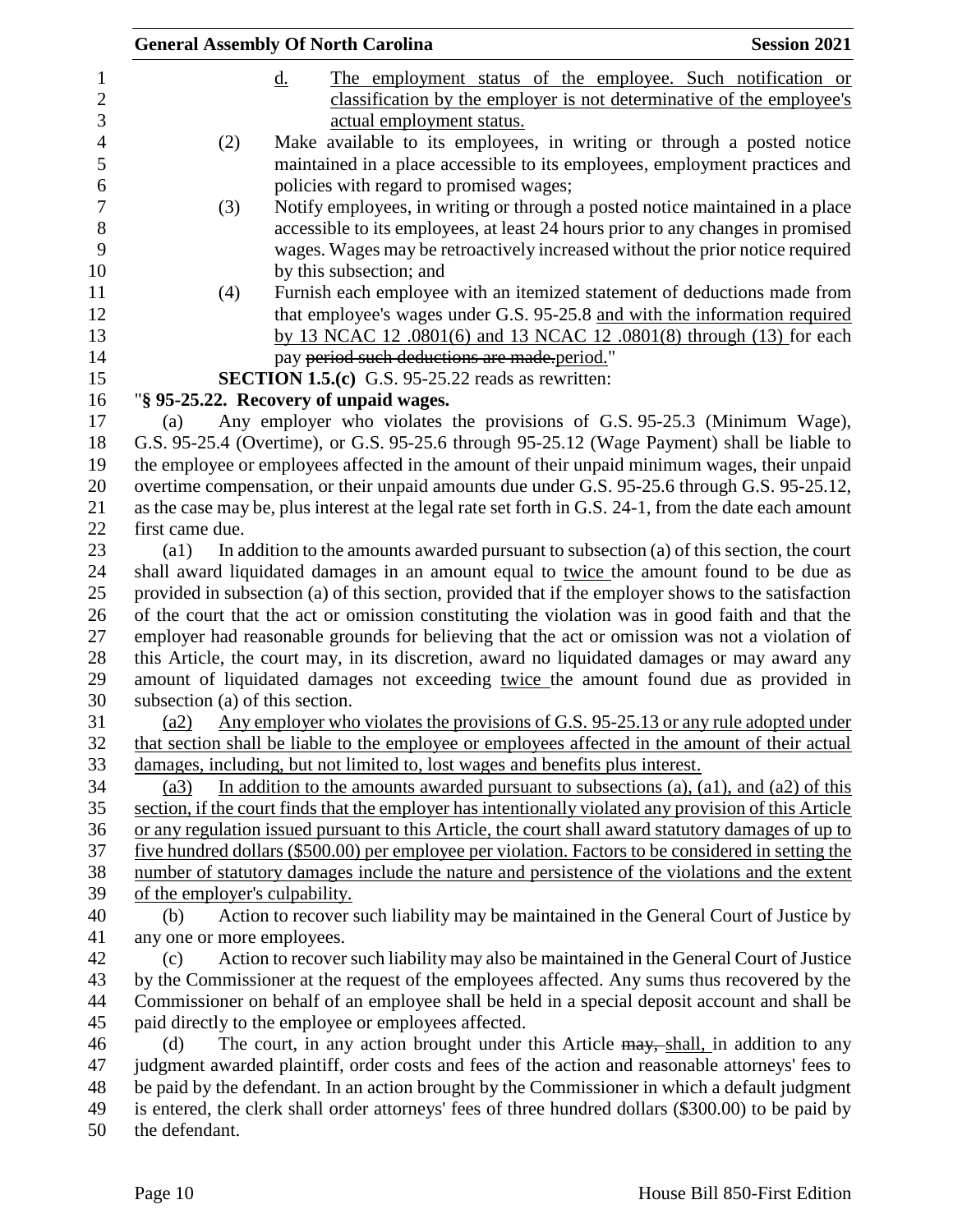|                  | <b>Session 2021</b><br><b>General Assembly Of North Carolina</b>                                      |
|------------------|-------------------------------------------------------------------------------------------------------|
| $\mathbf{1}$     | The court may order costs and fees of the action and reasonable attorneys' fees to be paid by         |
| $\overline{c}$   | the plaintiff if the court determines that the action was frivolous.                                  |
| 3                | The Commissioner is authorized to determine and supervise the payment of the<br>(e)                   |
| $\overline{4}$   | amounts due under this section, including interest at the legal rate set forth in G.S. 24-1, from the |
| 5                | date each amount first came due, and the agreement to accept such amounts by the employee             |
| 6                | shall constitute a waiver of the employee's right to bring an action under subsection (b) of this     |
| $\boldsymbol{7}$ | section.                                                                                              |
| 8                | (f)<br>Actions under this section must be brought within two years pursuant to                        |
| 9                |                                                                                                       |
|                  | G.S. 1-53. G.S. 1-53, except that an action arising out of a willful violation may be brought within  |
| 10               | three years. Actions may also be brought within one year after notification to the employee of        |
| 11               | final disposition by the State of a complaint for the same violation.                                 |
| 12               | Prior to initiating any action under this section, the Commissioner shall exhaust all<br>(g)          |
| 13               | administrative remedies, including giving the employer the opportunity to be heard on the matters     |
| 14               | at issue and giving the employer notice of the pending action."                                       |
| 15               | SECTION 1.5.(d) G.S. 95-25.23 reads as rewritten:                                                     |
| 16               | $\frac{1}{2}$ 95-25.23.<br>Violation of provisions on minimum wage, overtime, wage payment,           |
| 17               | withholding of wages, notification, and youth employment; civil penalty.                              |
| 18               | Any employer who violates the provisions of G.S. 95-25.3 (Minimum Wage),<br>(a)                       |
| 19               | G.S. 95-25.4 (Overtime), G.S. 95-25.5 (Youth Employment) Employment), G.S. 95-25.6 (Wage              |
| 20               | Payment), or G.S. 95-25.13 (Notification), or any regulation issued thereunder, shall be subject      |
| 21               | to a civil penalty not to exceed five hundred dollars (\$500.00) for the first violation and not to   |
| 22               | exceed one thousand dollars $(\$1,000)$ for each subsequent violation. In determining the amount      |
| 23               | of such penalty, the appropriateness of such penalty to the size of the business of the person        |
| 24               | charged and the gravity of the violation shall be considered. The determination by the                |
| 25               | Commissioner shall be final, unless within 15 days after receipt of notice thereof by certified       |
| 26               | mail with return receipt, by signature confirmation as provided by the U.S. Postal Service, by a      |
| 27               | designated delivery service authorized pursuant to 26 U.S.C. $\S$ 7502(f)(2) with delivery receipt,   |
| 28               | or via hand delivery, the person charged with the violation takes exception to the determination,     |
| 29               | in which event final determination of the penalty shall be made in an administrative proceeding       |
| 30               | pursuant to Article 3 of Chapter 150B and in a judicial proceeding pursuant to Article 4 of           |
| 31               | Chapter 150B.                                                                                         |
| 32               | The amount of such penalty when finally determined may be recovered in the manner<br>(b)              |
| 33               | set forth in G.S. 95-25.23B.                                                                          |
| 34               | The clear proceeds of civil penalties provided for in this section shall be remitted to<br>(c)        |
| 35               | the Civil Penalty and Forfeiture Fund in accordance with G.S. 115C-457.2.                             |
| 36               | Assessment of penalties under this section shall be subject to a two-year-three-year<br>(d)           |
| 37               | statute of limitations commencing at the time of the occurrence of the violation."                    |
| $38\,$           | <b>SECTION 1.5.(e)</b> Article 2A of Chapter 95 of the General Statutes is amended by                 |
| 39               | adding a new section to read:                                                                         |
| 40               | "§ 95-25.23D. Wage claims; liens; collections.                                                        |
| 41               | For the purposes of wage claims and collections under this Article, an employee is<br>(a)             |
| 42               | entitled to a lien upon:                                                                              |
| 43               | All property of the employer, real or personal, located in this State; and<br><u>(1)</u>              |
| 44               | All property upon which the employee has performed work at the instance of<br>(2)                     |
| 45               | the owner or of any person acting by the employer's authority or under him or                         |
| 46               | her as contractor or otherwise, for the full amount of the wages and any                              |
| 47               | statutory penalties owed.                                                                             |
| 48               | Both a wage claim and an action to enforce a lien under this section may be brought<br>(b)            |
| 49               | by the employee individually or by the Commissioner or any representative of the employee on          |
| 50               | behalf of the employee, including collective bargaining representatives.                              |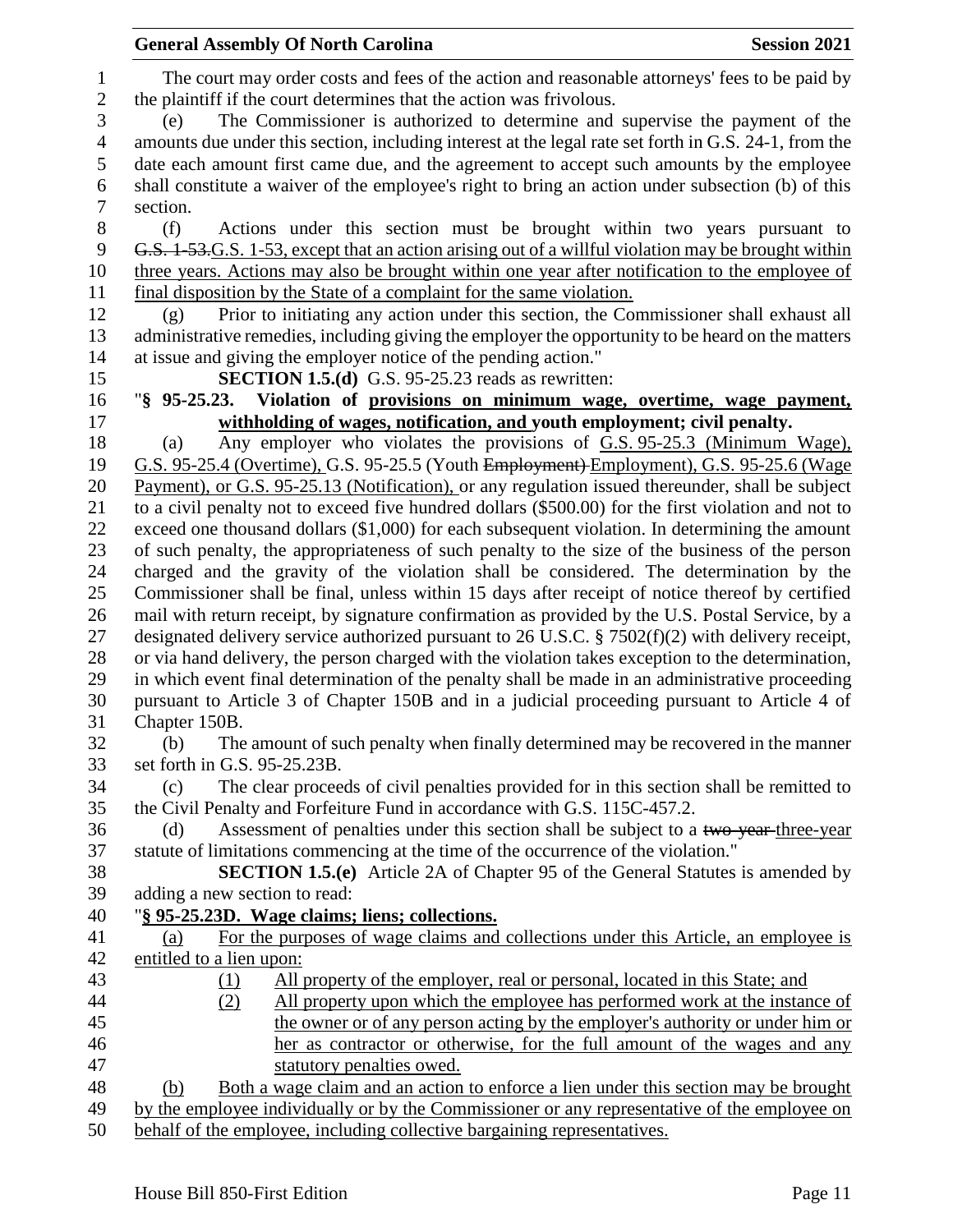|                | <b>General Assembly Of North Carolina</b><br><b>Session 2021</b>                                                                                                                               |
|----------------|------------------------------------------------------------------------------------------------------------------------------------------------------------------------------------------------|
| $\mathbf{1}$   | If no lien has been recorded at the time the employee files his or her complaint with<br>(c)                                                                                                   |
| $\overline{c}$ | the Commissioner, the Commissioner shall record and provide notice of the lien on behalf of the                                                                                                |
| 3              | employee.                                                                                                                                                                                      |
| 4              | Any number of wage claims or wage deficiencies against the same employer may be<br>(d)                                                                                                         |
| 5              | joined in a single proceeding, but the court may order separate trials or hearings. If the proceeds                                                                                            |
|                | of the sale of the property subject to a lien are insufficient to pay all the claimants, whether or                                                                                            |
|                | not such claims have been joined together, the court shall order the claimants to be paid in                                                                                                   |
|                | proportion to the amount due each claimant.                                                                                                                                                    |
|                | An employee's lien upon personal property shall be limited to such property as can be<br>(e)                                                                                                   |
|                | made subject to a security interest under the Commercial Code by the filing of a financing                                                                                                     |
|                | statement.                                                                                                                                                                                     |
|                | In order to enforce a lien under this section upon real property, a claim of lien must<br>(f)                                                                                                  |
|                | be recorded with the county recorder in the county where the property is located, as follows:                                                                                                  |
|                | The claim shall include all of the applicable information set forth under<br>(1)                                                                                                               |
|                | G.S. 44A-12.                                                                                                                                                                                   |
|                | The notice of lien shall be served on the property owner in the manner<br>(2)                                                                                                                  |
|                | prescribed by G.S. 44A-11.                                                                                                                                                                     |
|                | A lien under this section is perfected as soon as notice is provided as required by this                                                                                                       |
|                | subsection.                                                                                                                                                                                    |
|                | In order to enforce a lien under this section upon personal property, the<br>(g)                                                                                                               |
|                | Commissioner, employee representative, or employee shall file the notice of the lien in the office                                                                                             |
|                | of the Secretary of State and serve a copy of the notice by personal service to the employer in the                                                                                            |
|                | same manner as a summons or by mail. The office of the Secretary of State shall place the notice                                                                                               |
|                | of the lien in the same file as the financing statements pursuant to G.S. 25-9-310. The notice shall                                                                                           |
|                | specify the nature and amount of the claim, describe the property on which the lien is made, and                                                                                               |
|                | state that the person filing the notice claims a lien on that property.                                                                                                                        |
|                | The lien may be filed at any time prior to the expiration of the statute of limitations<br>(h)                                                                                                 |
|                | for a wage claim on the same wages pursuant to G.S. 95-25.22(f).                                                                                                                               |
|                | Mistakes or errors in the claimed amount owed shall not invalidate the lien unless<br>(i)                                                                                                      |
|                | made with the intent to defraud.                                                                                                                                                               |
|                | If a lien is recorded pursuant to subsection $(f)$ of this section and an action to recover<br>$\Omega$                                                                                        |
|                | unpaid wages has been filed, then that action shall also be deemed an action to foreclose upon                                                                                                 |
|                | any property subject to the recorded lien. In the judgment resulting from such an action, the court                                                                                            |
|                | may order the sale at sheriff's auction or the transfer to the plaintiff of title or possession of any                                                                                         |
|                | property subject to the lien. Whether or not the court makes such an order as part of the judgment,                                                                                            |
|                | a writ of sale may be issued for any property subject to the lien at any point after a judgment for                                                                                            |
|                | unpaid wages is issued.                                                                                                                                                                        |
|                | If judgment is entered in favor of the employer in an action for unpaid wages or if the<br>(k)                                                                                                 |
|                | case is dismissed with prejudice, the lien shall be extinguished upon expiration of the applicable                                                                                             |
|                | appeals period if no appeal is filed. If an appeal is filed, the lien shall continue in force until all                                                                                        |
|                | issues on appeal have been decided.                                                                                                                                                            |
|                | If an action to recover the wages is not brought within one year of the filing of the<br>(l)                                                                                                   |
|                | lien, the lien created by this section shall be extinguished.                                                                                                                                  |
|                | A lien recorded pursuant to subsection (f) of this section takes precedence over all<br>(m)                                                                                                    |
|                | other debts, judgments, decrees, liens, or mortgages against the employer, regardless as to<br>whether these debts, judgments, decrees, liens, or mortgages originate before or after the wage |
|                | lien, and regardless of whether these debts, judgments, decrees, liens, or mortgages were                                                                                                      |
|                | perfected prior to the wage lien. An employee's lien is effective against the employer, the estate                                                                                             |
|                | of the employer, or a subsequent bona fide purchaser of the property subject to the employee's                                                                                                 |
|                | lien.                                                                                                                                                                                          |
|                |                                                                                                                                                                                                |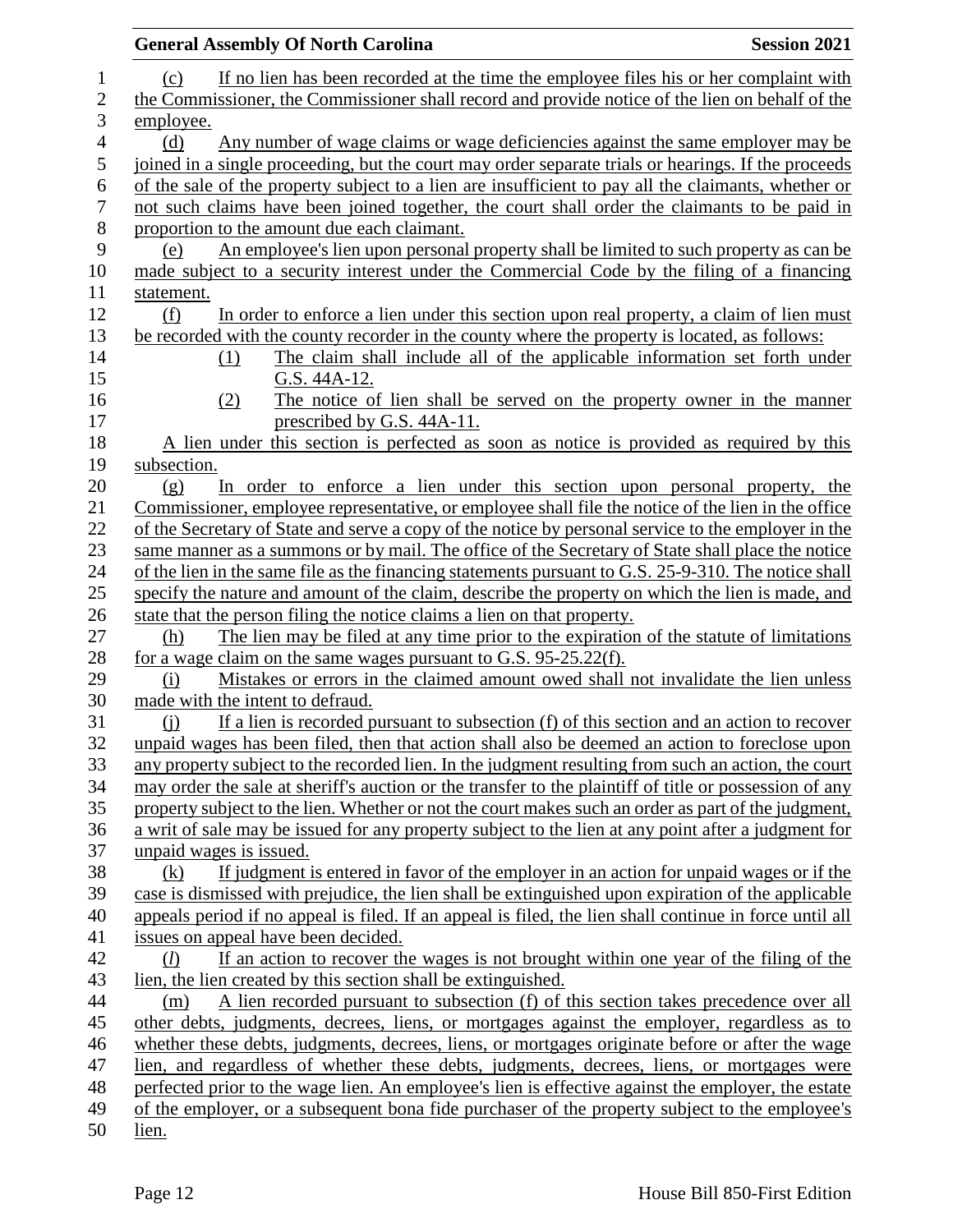|                |                              | <b>General Assembly Of North Carolina</b><br><b>Session 2021</b>                                      |  |
|----------------|------------------------------|-------------------------------------------------------------------------------------------------------|--|
| 1              | (n)                          | The employee, the Commissioner, or the employee's representative, as assignee of the                  |  |
| $\mathbf{2}$   |                              | employee, is entitled to court costs and reasonable attorneys' fees for filing a successful action to |  |
| 3              |                              | foreclose a lien pursuant to this section."                                                           |  |
| $\overline{4}$ |                              | <b>SECTION 1.5.(f)</b> This section is effective when this act becomes law and applies to             |  |
| 5              |                              | employers and employees on or after that date.                                                        |  |
| 6              |                              |                                                                                                       |  |
| $\overline{7}$ | "BAN THE BOX"                |                                                                                                       |  |
| $8\,$          |                              | <b>SECTION 1.6.(a)</b> Chapter 126 of the General Statutes is amended by adding a new                 |  |
| $\mathbf{9}$   | Article to read:             |                                                                                                       |  |
| 10             |                              | "Article 17.                                                                                          |  |
| 11             |                              | "Fair Assessment of Persons with Criminal Histories.                                                  |  |
| 12             | "§ 126-100. Definitions.     |                                                                                                       |  |
| 13             |                              | The following definitions apply in this Article:                                                      |  |
| 14             | (1)                          | Criminal history. - A State or federal history of conviction of a crime, whether                      |  |
| 15             |                              | a misdemeanor or felony, that bears upon an applicant's fitness for public                            |  |
| 16             |                              | employment. The term does not include a record of arrest not resulting in                             |  |
| 17             |                              | conviction.                                                                                           |  |
| 18             | (2)                          | Hiring authority. $-$ The agent responsible by law for the hiring of persons for                      |  |
| 19             |                              | public employment.                                                                                    |  |
| 20             | (3)                          | Public employment. $-$ Any job, work for pay, or employment, including                                |  |
| 21             |                              | temporary or seasonal work, where the employer is the State of North Carolina                         |  |
| 22             |                              | or any local political subdivision of the State.                                                      |  |
| 23             |                              | "§ 126-101. Consideration of applicant criminal history.                                              |  |
| 24             |                              | A hiring authority may not inquire into or consider the criminal history of an applicant for          |  |
| 25             |                              | public employment, or include any such inquiry on any initial employment application form,            |  |
| 26             |                              | until the hiring authority has made a conditional offer of employment to the applicant. This          |  |
| 27             |                              | Article is not applicable to positions for which a hiring authority is otherwise required by law to   |  |
| 28             |                              | consider the criminal record; however, nothing in this Article shall be construed to preclude any     |  |
| 29             |                              | hiring authority in its discretion from adopting the provisions of this Article.                      |  |
| 30             |                              | "§ 126-102. Criteria for disqualification.                                                            |  |
| 31             | (a)                          | Except as otherwise required by law, no person shall be disqualified from public                      |  |
| 32             |                              | employment solely or in part because of a prior conviction, unless the conviction is determined       |  |
| 33             |                              | to be substantially related to the qualifications, functions, or duties of the position after         |  |
| 34             |                              | consideration of all of the following factors:                                                        |  |
| 35             | (1)                          | The level and seriousness of the crime.                                                               |  |
| 36             | (2)                          | The date of the crime.                                                                                |  |
| 37             | (3)                          | The age of the person at the time of the conviction.                                                  |  |
| 38             | (4)                          | The circumstances surrounding the commission of the crime, if known.                                  |  |
| 39             | (5)                          | The nexus between the criminal conduct and the duties of the position.                                |  |
| 40             | (6)                          | The prison, jail, probation, parole, rehabilitation, and employment records of                        |  |
| 41             |                              | the person since the date the crime was committed.                                                    |  |
| 42             | (7)                          | The subsequent commission of a crime by the person.                                                   |  |
| 43             | (b)                          | A record of arrest not resulting in conviction may not be the basis for disqualification              |  |
| 44             | from public employment.      |                                                                                                       |  |
| 45             |                              | "§ 126-103. Opportunity to provide evidence of inaccuracy.                                            |  |
| 46             |                              | The hiring authority must inform the individual of the potential adverse employment decision          |  |
| 47             |                              | based on the background check report prior to a final decision and must provide an opportunity        |  |
| 48<br>49       |                              | to demonstrate that he or she was not correctly identified in the background check report or that     |  |
| 50             |                              | the report is otherwise inaccurate.                                                                   |  |
| 51             | "§ 126-104. Data collection. | The State Human Resources Commission shall do the following:                                          |  |
|                |                              |                                                                                                       |  |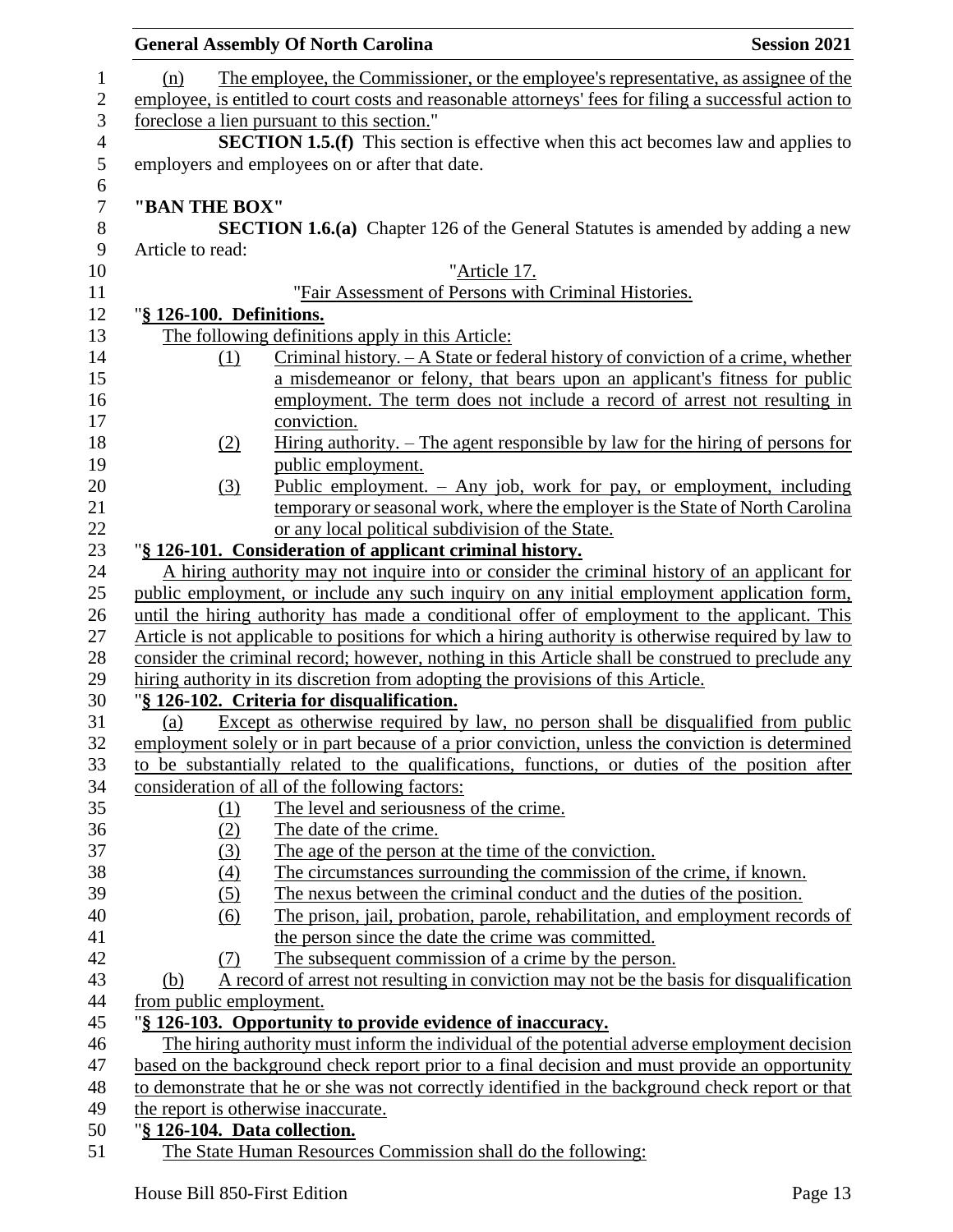|     | <b>General Assembly Of North Carolina</b>                                                            | <b>Session 2021</b> |
|-----|------------------------------------------------------------------------------------------------------|---------------------|
| (1) | Record and log the positions that are statutorily required to conduct                                |                     |
|     | background checks prior to a conditional offer of employment.                                        |                     |
| (2) | Conduct quarterly reviews to determine compliance with this Article and                              |                     |
|     | make a report on all such reviews to the General Assembly annually.                                  |                     |
| (3) | Collect, and make available to the public, data on:                                                  |                     |
|     | The number of applicants for public employment with criminal<br>$\underline{a}$ .                    |                     |
|     | histories given conditional offers of employment.                                                    |                     |
|     | The number of applicants for public employment with criminal<br><u>b.</u>                            |                     |
|     | histories who are subsequently employed.                                                             |                     |
|     | The retention rate of public employees with criminal histories.<br>$\mathbf{c}$ .                    |                     |
|     | "§ 126-105. Applicability.                                                                           |                     |
|     | The provisions of this Article apply to all applicants for public employment."                       |                     |
|     | <b>SECTION 1.6.(b)</b> G.S. 126-5 is amended by adding a new subsection to read:                     |                     |
|     | "(c17) Notwithstanding any other provision of law, the provisions of Article 17 of this              |                     |
|     | Chapter apply as to applicants for employment with the State of North Carolina or any local          |                     |
|     | political subdivision of the State."                                                                 |                     |
|     | <b>SECTION 1.6.(c)</b> This section is effective when this act becomes law and applies to            |                     |
|     | applications for employment made on or after that date.                                              |                     |
|     |                                                                                                      |                     |
|     | <b>REPEAL OF PUBLIC EMPLOYEE COLLECTIVE BARGAINING RESTRICTION</b>                                   |                     |
|     | <b>SECTION 1.7.(a)</b> G.S. 95-98 reads as rewritten:                                                |                     |
|     | "§ 95-98. Contracts between units of government and labor unions, trade unions or labor              |                     |
|     | organizations concerning public employees declared to be illegal.                                    |                     |
|     | Any agreement, or contract, between the governing authority of any city, town, county, or            |                     |
|     | other municipality, or between any agency, unit, or instrumentality thereof, or between any          |                     |
|     | agency, instrumentality, or institution of the State of North Carolina, and any labor union, trade   |                     |
|     | union, or labor organization, as bargaining agent for any public employees of such city, town,       |                     |
|     | county or other municipality, or agency or instrumentality of government, is hereby declared to      |                     |
|     | be against the public policy of the State, illegal, unlawful, void and of no effect."                |                     |
|     | <b>SECTION 1.7.(b)</b> This section is effective when this act becomes law.                          |                     |
|     | <b>EARNED INCOME TAX CREDIT</b>                                                                      |                     |
|     | <b>SECTION 1.8.(a)</b> G.S. 105-151.31 is reenacted as it existed immediately before its             |                     |
|     | expiration and reads as rewritten:                                                                   |                     |
|     | "§ 105-151.31. Earned income tax credit.                                                             |                     |
| (a) | Credit. - An individual who claims for the taxable year an earned income tax credit                  |                     |
|     | under section 32 of the Code is allowed a credit against the tax imposed by this Part equal to a     |                     |
|     | $percentage-five percent (5%) of the amount of credit the individual qualified for under section$    |                     |
|     | 32 of the Code. A nonresident or part-year resident who claims the credit allowed by this section    |                     |
|     | must reduce the amount of the credit by multiplying it by the fraction calculated under              |                     |
|     | G.S. 105-134.5(b) or (c), as appropriate. The percentage is as follows:                              |                     |
| (1) | For taxable year 2013, four and one-half percent (4.5%).                                             |                     |
|     | For all other taxable years, five percent (5%).<br>(2)                                               |                     |
|     | Credit Refundable. – If the credit allowed by this section exceeds the amount of tax                 |                     |
| (b) | imposed by this Part for the taxable year reduced by the sum of all credits allowable, the Secretary |                     |
|     | must refund the excess to the taxpayer. The refundable excess is governed by the provisions          |                     |
|     | governing a refund of an overpayment by the taxpayer of the tax imposed in this Part. Section        |                     |
|     | 3507 of the Code, Advance Payment of Earned Income Credit, does not apply to the credit              |                     |
|     | allowed by this section. In computing the amount of tax against which multiple credits are           |                     |
|     | allowed, nonrefundable credits are subtracted before refundable credits.                             |                     |
|     |                                                                                                      |                     |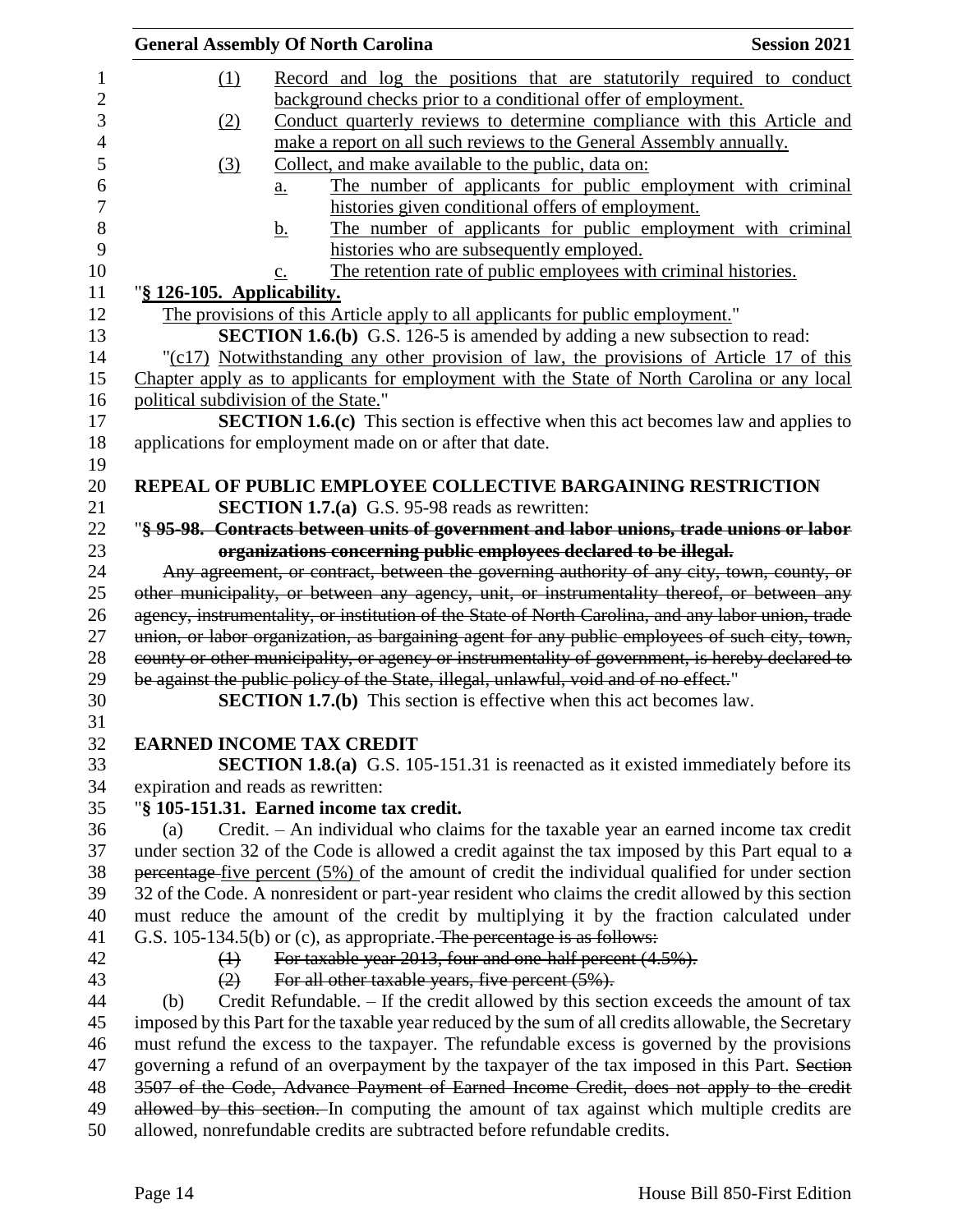| <b>General Assembly Of North Carolina</b>                                                             |                                                            | <b>Session 2021</b>                                                                                     |  |
|-------------------------------------------------------------------------------------------------------|------------------------------------------------------------|---------------------------------------------------------------------------------------------------------|--|
| $\left(\epsilon\right)$                                                                               |                                                            | Sunset. This section is repealed effective for taxable years beginning on or after                      |  |
| January 1, 2014."                                                                                     |                                                            |                                                                                                         |  |
|                                                                                                       |                                                            | <b>SECTION 1.8.(b)</b> This section is effective for taxable years beginning on or after                |  |
| January 1, 2021.                                                                                      |                                                            |                                                                                                         |  |
| TAX CREDIT FOR CHILD AND DEPENDENT CARE EXPENSES                                                      |                                                            |                                                                                                         |  |
|                                                                                                       |                                                            | <b>SECTION 1.9.(a)</b> Article 4 of Chapter 105 of the General Statutes is amended by                   |  |
| adding a new section to read:                                                                         |                                                            |                                                                                                         |  |
| "§ 105-151.34. Credit for qualified child and dependent care expenses.                                |                                                            |                                                                                                         |  |
| (a)                                                                                                   |                                                            | Credit. - A person who is allowed a credit against federal income tax for a percentage                  |  |
|                                                                                                       |                                                            | of employment-related expenses under section 21 of the Code shall be allowed as a credit against        |  |
|                                                                                                       |                                                            | the tax imposed by this Part an amount equal to one hundred percent (100%) of the amount of             |  |
|                                                                                                       |                                                            | the credit provided for in section 21 of the Code which is claimed and allowed pursuant to the          |  |
|                                                                                                       |                                                            | Internal Revenue Code. To claim the credit allowed by this section, the taxpayer must provide           |  |
| with the tax return the information required by the Secretary of Revenue.                             |                                                            |                                                                                                         |  |
| (b)                                                                                                   |                                                            | Phaseout. – The credit allowed by this section shall be reduced by a percentage listed                  |  |
|                                                                                                       |                                                            | below, rounded to the nearest percentage point, based on the taxpayer's adjusted gross income as        |  |
| calculated under the Code:                                                                            |                                                            |                                                                                                         |  |
| <b>Filing Status</b>                                                                                  | <b>For AGI Exceeding</b>                                   | <b>Percentage Reduction</b>                                                                             |  |
| Married, filing jointly                                                                               | \$75,000                                                   | The lesser of 100% or                                                                                   |  |
|                                                                                                       |                                                            | [(Taxpayer's AGI – $$75,000$ )/\$125,000]                                                               |  |
| <b>Head of Household</b>                                                                              | \$56,250                                                   | The lesser of 100% or                                                                                   |  |
|                                                                                                       |                                                            | [(Taxpayer's AGI – \$56,250)/\$93,750]                                                                  |  |
| Single                                                                                                | \$37,500                                                   | The lesser of 100% or                                                                                   |  |
|                                                                                                       |                                                            | [(Taxpayer's AGI – $$37,500$ )/\$62,500]                                                                |  |
|                                                                                                       |                                                            |                                                                                                         |  |
| (c)                                                                                                   |                                                            | <u>Limitations. <math>- A</math> nonresident or part-year resident who claims the credit allowed by</u> |  |
|                                                                                                       |                                                            | this section shall reduce the amount of the credit by multiplying it by the fraction calculated under   |  |
|                                                                                                       |                                                            | G.S. 105-153.4(b) or (c), as appropriate. The credit allowed by this section may not exceed the         |  |
|                                                                                                       |                                                            | amount of tax imposed by this Part for the taxable year reduced by the sum of all credits               |  |
| allowable, except for payments of tax made by or on behalf of the taxpayer."                          |                                                            |                                                                                                         |  |
|                                                                                                       |                                                            | <b>SECTION 1.9.(b)</b> Subsection (a) of this section is effective for taxable years                    |  |
| beginning on or after January 1, 2021.                                                                |                                                            |                                                                                                         |  |
|                                                                                                       |                                                            |                                                                                                         |  |
| <b>UNEMPLOYMENT INSURANCE BENEFITS INCREASES</b>                                                      |                                                            |                                                                                                         |  |
|                                                                                                       | <b>SECTION 2.1.(a)</b> G.S. 96-14.2(a) reads as rewritten: |                                                                                                         |  |
| "(a)                                                                                                  |                                                            | Weekly Benefit Amount. - The weekly benefit amount for an individual who is totally                     |  |
|                                                                                                       |                                                            | unemployed is an amount equal to the wages paid to the individual in the last two completed             |  |
|                                                                                                       |                                                            | quarters-highest paid quarter of the individual's base period divided by 52 and rounded to the          |  |
| next lower whole dollar. If this amount is less than fifteen dollars (\$15.00), the individual is not |                                                            |                                                                                                         |  |
| eligible for benefits. The weekly benefit amount may not exceed three hundred fifty dollars           |                                                            |                                                                                                         |  |
| (\$350.00). five hundred thirty-five dollars (\$535.00)."                                             |                                                            |                                                                                                         |  |
|                                                                                                       |                                                            | SECTION 2.1.(b) This section is effective for benefit weeks beginning on or after                       |  |
| January 3, 2021.                                                                                      |                                                            |                                                                                                         |  |
|                                                                                                       | <b>SECTION 2.2.(a)</b> G.S. 96-14.3 reads as rewritten:    |                                                                                                         |  |
| "§ 96-14.3. Duration of benefits.                                                                     |                                                            |                                                                                                         |  |
| $\left( a\right)$                                                                                     |                                                            | Duration. The number of weeks an individual is allowed to receive unemployment                          |  |
|                                                                                                       |                                                            | benefits depends on the seasonal adjusted statewide unemployment rate that applies to the               |  |
|                                                                                                       |                                                            | six-month base period in which the claim is filed. One six-month base period begins on January          |  |
|                                                                                                       |                                                            | 1 and one six-month base period begins on July 1. For the base period that begins January 1, the        |  |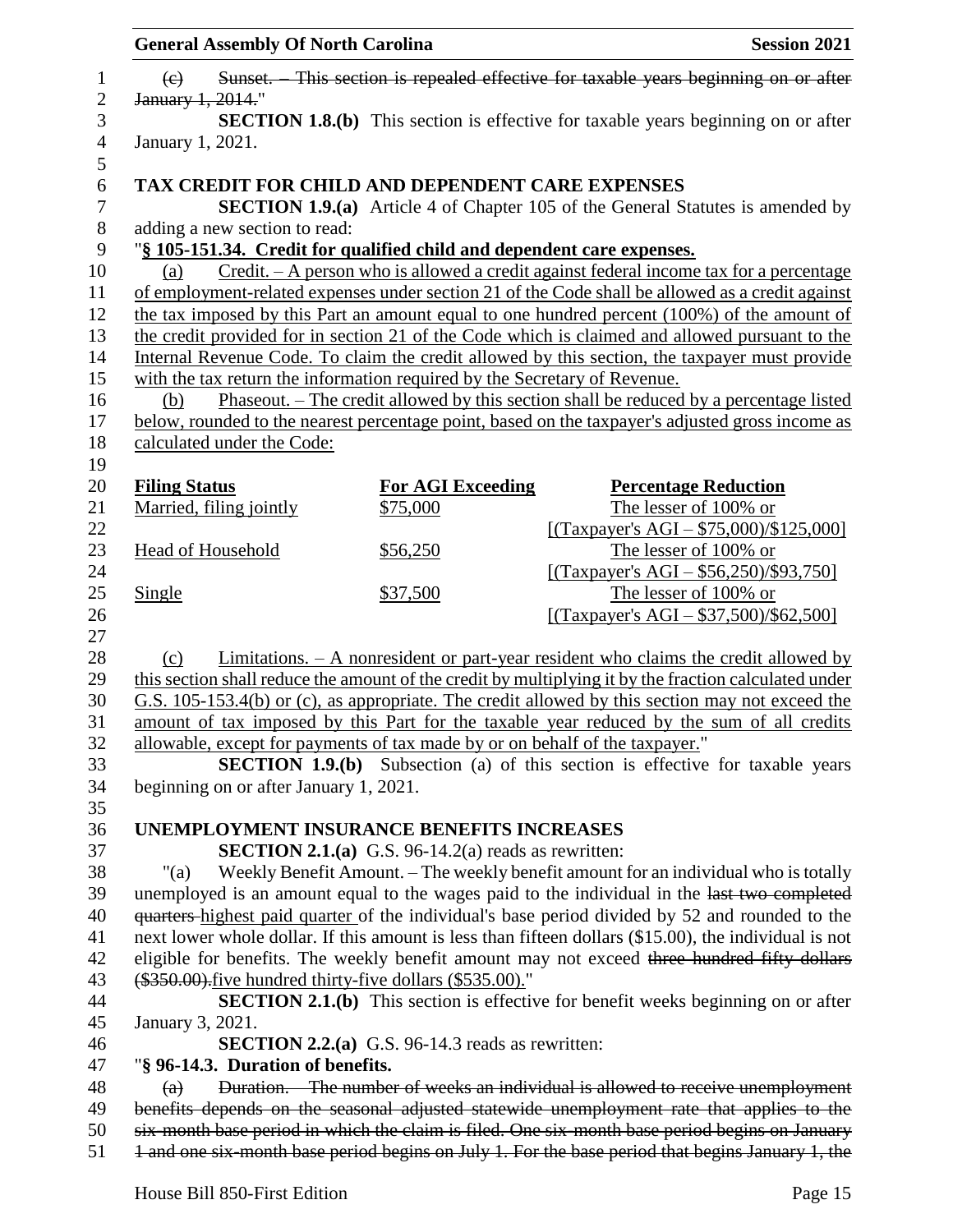**General Assembly Of North Carolina Session 2021**  average of the seasonal adjusted unemployment rates for the State for the preceding months of July, August, and September applies. For the base period that begins July 1, the average of the seasonal adjusted unemployment rates for the State for the preceding months of January, February, and March applies. The Division must use the most recent seasonal adjusted unemployment rate determined by the U.S. Department of Labor, Bureau of Labor Statistics, and not the rate as revised in the annual benchmark. **Seasonal Adjusted Number Unemployment Rate of Weeks** Less than or equal to 5.5% 12 10 Greater than 5.5% up to 6% 13 11 Greater than 6% up to 6.5% 14 12 Greater than 6.5% up to 7% 15 13 Greater than 7% up to 7.5% 16 14 Greater than 7.5% up to 8% 17 15 Greater than 8% up to 8.5% 18 16 Greater than 8.5% up to 9% 19 17 Greater than 9% 20 (a1) Maximum Duration. – An eligible individual is entitled to receive unemployment benefits for a maximum period of 26 weeks, unless the benefit period is extended expressly by State or federal law. (b) Total Benefits. – The total benefits paid to an individual equals the individual's 22 weekly benefit amount allowed under G.S. 96-14.2 multiplied by the number of weeks allowed 23 under subsection (a) of this section. 26." **SECTION 2.2.(b)** This section is effective for benefit weeks beginning on or after January 3, 2021. **REPEAL CORONAVIRUS LIABILITY IMMUNITY SECTION 3.1.(a)** G.S. 90-21.133 is repealed. **SECTION 3.1.(b)** Article 48 of Chapter 66 of the General Statutes is repealed. **SECTION 3.1.(c)** This section is effective when this act becomes law. **PANDEMIC/OCCUPATIONAL DISEASE PRESUMPTION SECTION 4.1.(a)** G.S. 97-53 reads as rewritten: "**§ 97-53. Occupational diseases enumerated; when due to exposure to chemicals.and conditions enumerated.** The following diseases and conditions only shall be deemed to be occupational diseases within the meaning of this Article: … (30) Pandemic infection contracted by a covered person. – A pandemic infection contracted by a covered person shall be presumed to be due to exposure in the course of the covered person's employment. The presumption may only be rebutted by clear and convincing evidence. The following definitions apply in determining eligibility for compensation under this subdivision: a. Covered person. – Means (i) a law enforcement officer, jailer, prison guard, firefighter, or an emergency medical technician or paramedic employed by a State or local governmental employer, including a volunteer firefighter meeting the requirements of G.S. 58-84-5(3a), (ii) a health care worker, or (iii) an employee required to work during a pandemic for a business declared essential by executive order of the Governor or by order of a local governmental authority, including food service, retail, and other essential personnel.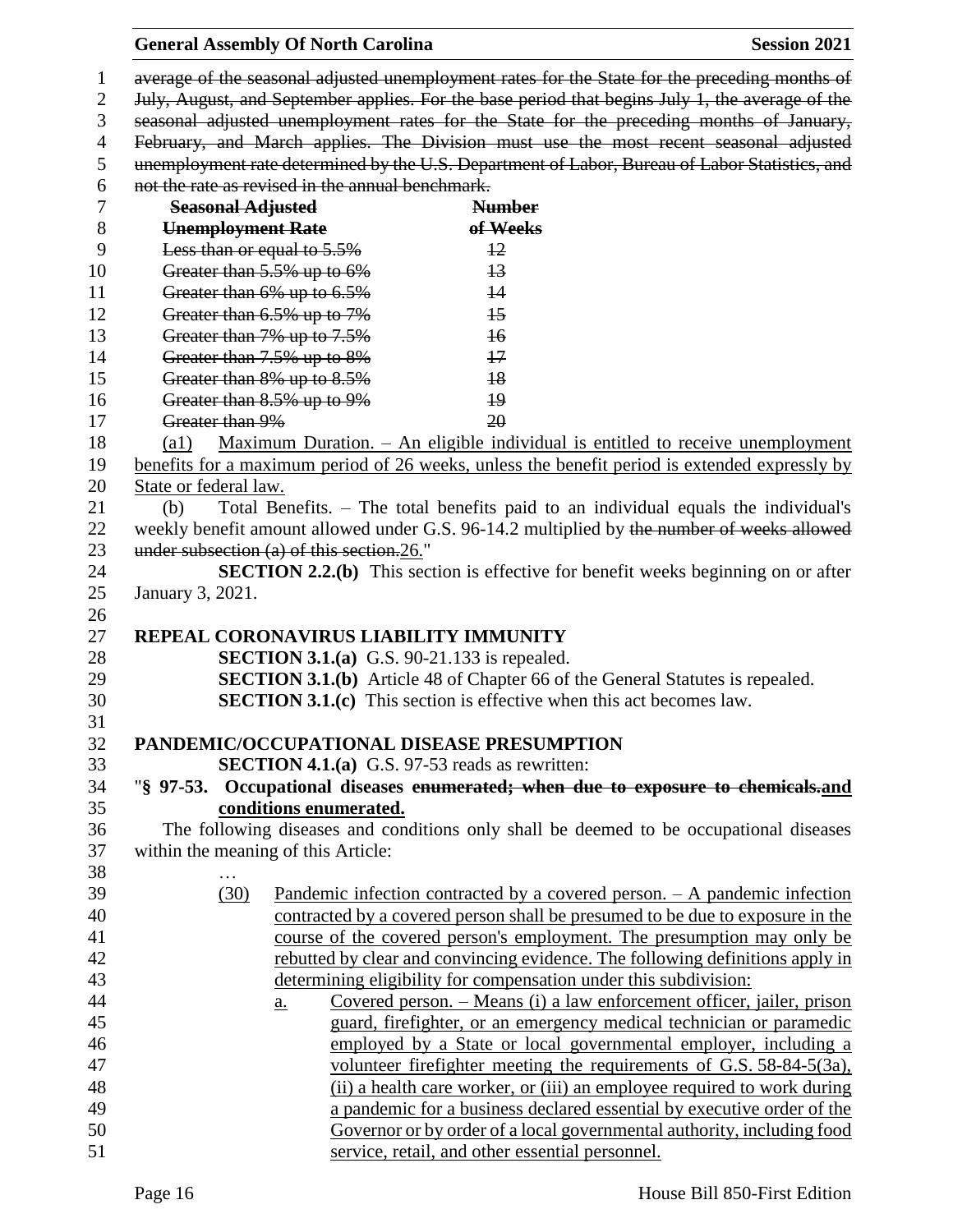|                               | <b>General Assembly Of North Carolina</b><br><b>Session 2021</b> |    |                                     |                                                                                                                                                                                                   |
|-------------------------------|------------------------------------------------------------------|----|-------------------------------------|---------------------------------------------------------------------------------------------------------------------------------------------------------------------------------------------------|
|                               |                                                                  | b. |                                     | Pandemic. $-$ An outbreak of an emerging disease prevalent in the                                                                                                                                 |
|                               |                                                                  |    |                                     | United States or the whole world.                                                                                                                                                                 |
| $\ldots$ "                    |                                                                  |    |                                     |                                                                                                                                                                                                   |
|                               |                                                                  |    |                                     | <b>SECTION 4.1.(b)</b> This section is effective when this act becomes law and applies                                                                                                            |
|                               |                                                                  |    |                                     | to claims for workers' compensation benefits filed on or after that date.                                                                                                                         |
|                               |                                                                  |    |                                     | PANDEMIC/LOCAL GOVERNMENT EMPLOYEE QUARANTINE PAY                                                                                                                                                 |
|                               |                                                                  |    |                                     | <b>SECTION 4.2.(a)</b> Notwithstanding any provision of law to the contrary, the                                                                                                                  |
|                               |                                                                  |    |                                     | following local governmental employees shall be credited by their respective employers for any<br>sick or vacation leave taken by the employee to comply with a quarantine related to exposure to |
| the coronavirus:              |                                                                  |    |                                     |                                                                                                                                                                                                   |
|                               | (1)                                                              |    | Health care workers.                |                                                                                                                                                                                                   |
|                               | (2)                                                              |    |                                     | Law enforcement officers, jailers, prison guards, firefighters, emergency                                                                                                                         |
|                               |                                                                  |    |                                     | medical technicians, paramedics, and volunteer firefighters meeting the                                                                                                                           |
|                               |                                                                  |    | requirements of G.S. 58-84-5(3a).   |                                                                                                                                                                                                   |
|                               |                                                                  |    |                                     | <b>SECTION 4.2.(b)</b> This section is effective when this act becomes law and applies<br>to every local law enforcement agency, county, city, and political subdivision of the State.            |
|                               |                                                                  |    |                                     |                                                                                                                                                                                                   |
|                               |                                                                  |    |                                     | PANDEMIC/MANDATORY STATE EMPLOYEES/HAZARD PAY/STUDY                                                                                                                                               |
|                               |                                                                  |    |                                     | <b>SECTION 5.1.(a)</b> Article 2 of Chapter 126 of the General Statutes is amended by                                                                                                             |
| adding a new section to read: |                                                                  |    |                                     |                                                                                                                                                                                                   |
|                               |                                                                  |    |                                     | "§ 126-8.6. Mandatory State operations; mandatory employees; hazard pay requirements.                                                                                                             |
| (a)                           |                                                                  |    |                                     | <u>Definitions. – The following definitions apply in this section:</u>                                                                                                                            |
|                               | (1)                                                              |    |                                     | Epidemic. $-A$ disease occurring suddenly in a community, region, or country                                                                                                                      |
|                               |                                                                  |    |                                     | in numbers clearly in excess of normal. This includes the occurrence of several                                                                                                                   |
|                               |                                                                  |    |                                     | cases of a disease associated with a common source.                                                                                                                                               |
|                               | (2)                                                              |    |                                     | High-risk employees. – Employees in a certain age group or who have serious                                                                                                                       |
|                               |                                                                  |    |                                     | underlying medical conditions and might be at higher risk for severe illness                                                                                                                      |
|                               |                                                                  |    |                                     | from a communicable disease as identified by the federal Centers for<br>Communicable Diseases or the Division of Public Health of the North                                                       |
|                               |                                                                  |    |                                     | Carolina Department of Human Services.                                                                                                                                                            |
|                               |                                                                  |    |                                     | Isolation. $- A$ control measure issued by a local health director or the State                                                                                                                   |
|                               | (3)                                                              |    |                                     | Health Director under G.S. 130A-145 limiting the movement or action of                                                                                                                            |
|                               |                                                                  |    |                                     | persons or animals infected or reasonably suspected to be infected with a                                                                                                                         |
|                               |                                                                  |    |                                     | communicable disease or condition for the period of communicability to                                                                                                                            |
|                               |                                                                  |    |                                     | prevent the spread of the communicable disease or condition, as described in                                                                                                                      |
|                               |                                                                  |    | G.S. $130A-2(3a)$ .                 |                                                                                                                                                                                                   |
|                               | $\left(4\right)$                                                 |    |                                     | <u>Mandatory employee. – An employee with a permanent, probationary, or</u>                                                                                                                       |
|                               |                                                                  |    |                                     | time-limited appointment who is required to report to a designated work site                                                                                                                      |
|                               |                                                                  |    |                                     | (particularly when all other employees are restricted from coming into the                                                                                                                        |
|                               |                                                                  |    |                                     | workplace), other than their personal residence, and only for those specific                                                                                                                      |
|                               |                                                                  |    |                                     | dates and times that such onsite reporting is required during a public health                                                                                                                     |
|                               |                                                                  |    |                                     | emergency. Mandatory employees include, but are not limited to, employees                                                                                                                         |
|                               |                                                                  |    |                                     | in positions that directly impact the (i) public health and patient care, (ii)                                                                                                                    |
|                               |                                                                  |    |                                     | public safety, (iii) operation of critical infrastructure and facilities, (iv)                                                                                                                    |
|                               |                                                                  |    |                                     | operation and safety of sensitive research labs and ongoing care for research                                                                                                                     |
|                               |                                                                  |    |                                     | animals, and (v) custody or care of persons or property for whom the State has                                                                                                                    |
|                               |                                                                  |    |                                     | a duty to continue to serve. Mandatory employees may also be referred to as                                                                                                                       |
|                               |                                                                  |    | "essential employees."              |                                                                                                                                                                                                   |
|                               | $\left( 5\right)$                                                |    |                                     | <u> Pandemic. – The worldwide spread of an infectious/communicable disease</u>                                                                                                                    |
|                               |                                                                  |    | affecting a large number of people. |                                                                                                                                                                                                   |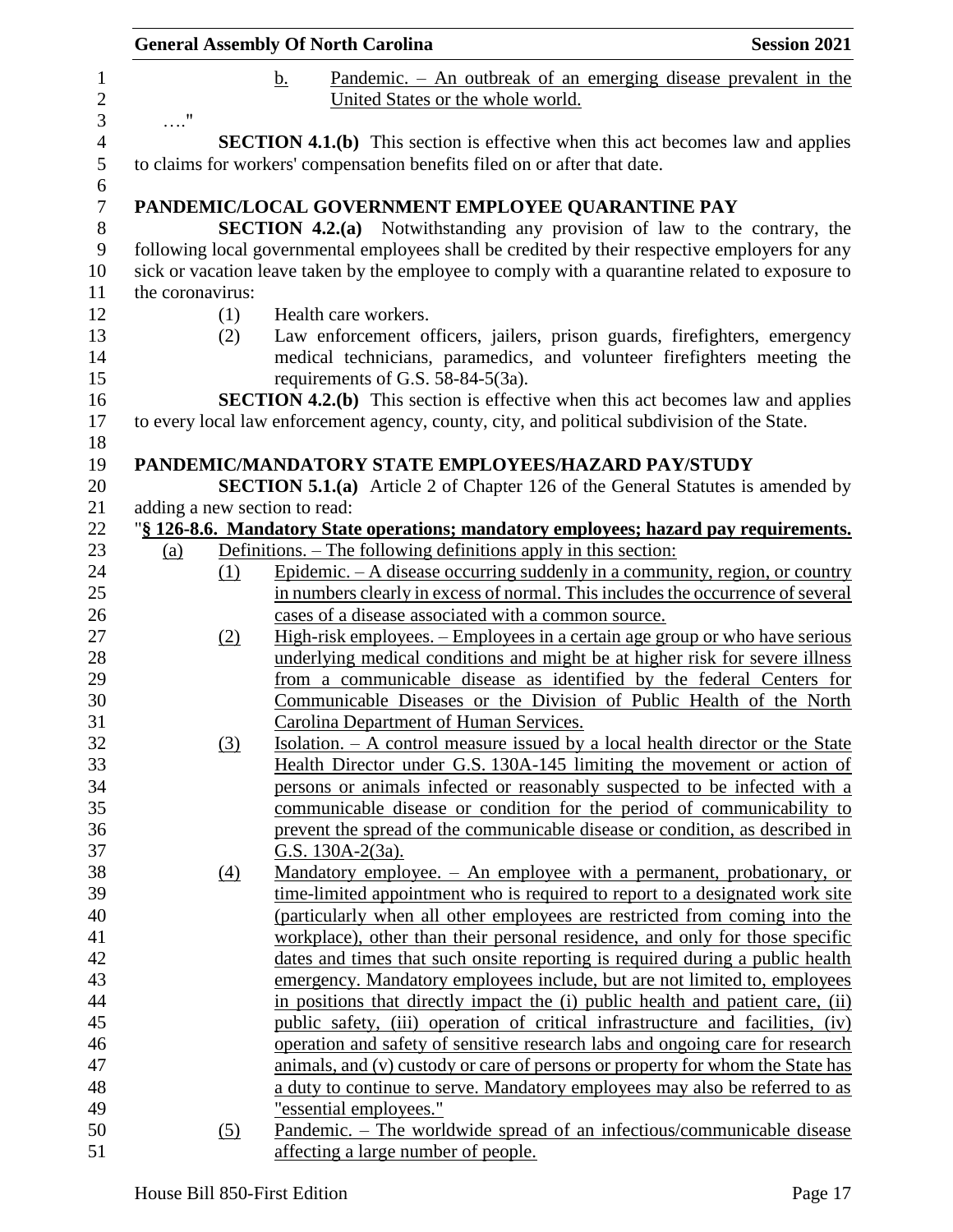|                | <b>General Assembly Of North Carolina</b> | <b>Session 2021</b>                                                                                     |  |
|----------------|-------------------------------------------|---------------------------------------------------------------------------------------------------------|--|
| 1              | (6)                                       | Quarantine. $- A$ control measure issued by a local health director or the State                        |  |
| $\overline{c}$ |                                           | Health Director under G.S. 130A-145 limiting the movement or action of                                  |  |
| 3              |                                           | persons or animals who have been exposed to or are reasonably suspected of                              |  |
| 4              |                                           | having been exposed to a communicable disease or condition for the period of                            |  |
| 5              |                                           | time necessary to prevent the spread of the communicable disease or                                     |  |
| 6              |                                           | condition, as described in G.S. 130A-2(7a).                                                             |  |
| 7              | (7)                                       | Social distancing. – Actions taken to reduce the opportunities for close contact                        |  |
| 8              |                                           | between people in order to limit the spread of a communicable disease.                                  |  |
| 9              | (8)                                       | State agency or agency. – The legislative, executive, and judicial branches of                          |  |
| 10             |                                           | State government and the respective departments, divisions, and other units                             |  |
| 11             |                                           | thereof. The term includes The University of North Carolina.                                            |  |
| 12             | (b)                                       | <u>Findings and Policy. – Notwithstanding the existence of a communicable disease</u>                   |  |
| 13             |                                           | epidemic or pandemic in this State, the mandatory essential functions of government must                |  |
| 14             |                                           | continue, even if isolation, quarantine, and social distancing are public health control measures       |  |
| 15             |                                           | that may be required to protect the public health. Certain State employees are essential such that      |  |
| 16             |                                           | their continued presence in the workplace may be required in a situation. It is the policy of this      |  |
| 17             |                                           | State to provide mandatory State employees with (i) the most effective equipment and measures           |  |
| 18             |                                           | to protect their health in the workplace and (ii) hazard pay to compensate them for their continued     |  |
| 19             |                                           | service during an epidemic or pandemic.                                                                 |  |
| 20             | (c)                                       | Agency Responsibilities. $-$ It is the responsibility of the head of each State agency to               |  |
| 21             |                                           | consult with local, State, and federal public health officials to assess the severity of the individual |  |
| 22             |                                           | situation and to determine what actions shall be taken (including the closure of the agency or          |  |
| 23             |                                           | university, by facility or location). Each State agency shall:                                          |  |
| 24             | (1)                                       | Comply with and adhere to any control measures, other orders, or instructions                           |  |
| 25             |                                           | from federal, State, and local public health agencies to prevent transmission                           |  |
| 26             |                                           | of a communicable disease.                                                                              |  |
| 27             | (2)                                       | Require that agency management and employees follow public health                                       |  |
| 28             |                                           | guidelines.                                                                                             |  |
| 29             | (3)                                       | Immediately inform agency management and other employees, and the local                                 |  |
| 30             |                                           | health department, of any evidence in the workplace of a communicable                                   |  |
| 31             |                                           | disease that could seriously endanger the health of employees and others                                |  |
| 32             | (d)                                       | Mandatory Operations. - In order to continue essential State government functions,                      |  |
| 33             |                                           | the head of each State agency shall predetermine and designate mandatory operations and                 |  |
| 34             |                                           | designate the mandatory employees to staff the operations even when isolation, quarantine, and          |  |
| 35             |                                           | social distancing are public health control measures that may be required to protect the public         |  |
| 36             |                                           | health during a communicable disease pandemic or epidemic.                                              |  |
| 37             | (e)                                       | Mandatory Employees. – A mandatory employee may be required to work during a                            |  |
| 38             |                                           | pandemic or epidemic in order to maintain mandatory operations. A mandatory employee may                |  |
| 39             |                                           | be excused from work if the employee is:                                                                |  |
| 40             | (1)                                       | A high-risk employee;                                                                                   |  |
| 41             | (2)                                       | <u>Isolated, quarantined, ill, or subject to other public health control measures;</u>                  |  |
| 42             |                                           | <b>or</b>                                                                                               |  |
| 43             | (3)                                       | Required to care for a member of the employee's immediate family who is                                 |  |
| 44             |                                           | isolated, quarantined, or ill or who requires the employee's care due to the                            |  |
| 45             |                                           | closure of a public or private school, a day care center, or an elder care facility.                    |  |
| 46             |                                           | Based on an agency's operational needs, a supervisor may excuse a mandatory employee if                 |  |
| 47             |                                           | the employee is a parent (or guardian) who is required to stay home with underage children              |  |
| 48             |                                           | because of the closure of a day care facility, public or private school, or elder care facility.        |  |
| 49             |                                           | If operational needs change, a mandatory employee may be required to return to work, but                |  |
| 50             |                                           | only for documented compelling reasons that will not jeopardize the health and safety of the            |  |
| 51             |                                           | mandatory employee. Management's discretion or convenience is not a compelling reason when              |  |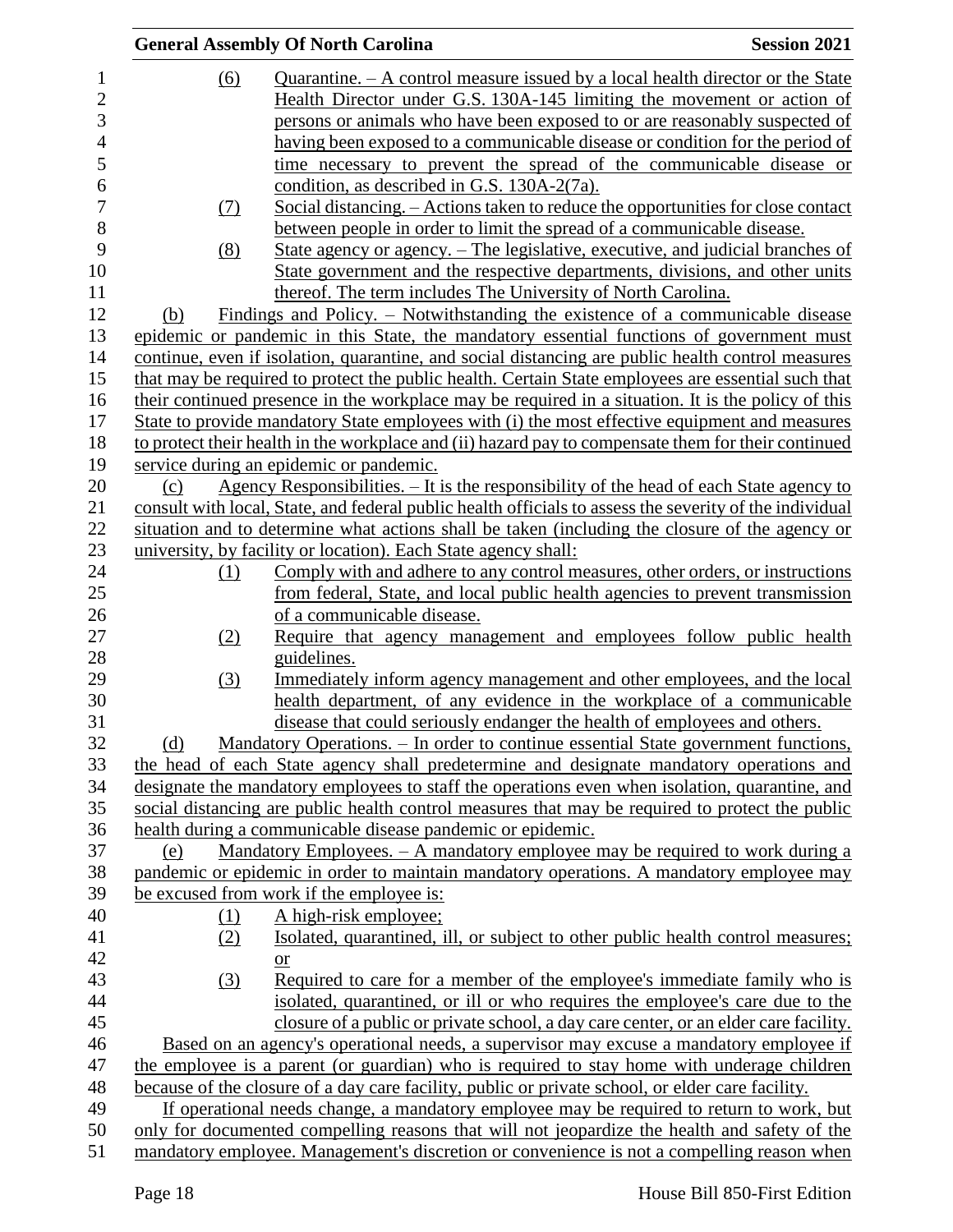### **General Assembly Of North Carolina Session 2021**

 the employee has been advised by a health care provider to quarantine due to exposure to a communicable disease. The advice to quarantine must be documented and based upon the health care provider's belief that the employee has the communicable disease, may have been exposed to the communicable disease, or is particularly vulnerable to the communicable disease. Each State agency shall maintain a list of mandatory employees by position, including current employee name and contact information. The agency head shall develop an alternative plan for personnel in case the designated personnel are unable to work. Alternative workers may include current employees who are not designated as mandatory but who possess the skills to fill in for mandatory employees, retirees, contract workers, or other temporary employees. Employees designated as mandatory personnel shall be notified of such designation and the requirement to report for, or remain at, work in emergency situations. If mandatory personnel are required to remain at the work site for an extended period of time, the agency or university must provide adequate housing and food. If an employee remains on the employer's premises for 24 hours a day, the employee shall be eligible for extra hazard duty pay as appropriate and may be entitled to receive pay for all those hours depending on the situation. Employees shall have a normal night's sleep and ample eating time, and this time is not considered as hours worked. At a minimum, the sleep allowance is for eight hours of sleep, and the meal period is for three hours. (f) Hazard Pay/Compensatory Time. – When an agency is closed or when management determines that only mandatory employees are required to report to a specific work site (particularly when all other employees are restricted from coming into the workplace), the mandatory employees shall be granted hazard pay of at least 1.5 or an equivalent ratio in compensatory time for hours worked onsite up to 40 hours in a workweek. It is the agency head's discretion to determine any other appropriate compensation options based on the availability of funds, operational needs of the agency, and in consideration of the duties being performed. Compensatory time must be used within 24 months of it being awarded, or it will expire. Agencies shall make every effort to give employees the opportunity to take this time off. Compensatory time earned during a public health emergency is not paid out at expiration or upon separation and does not transfer to another State agency. This provision applies to all designated mandatory employees, both exempt and nonexempt, under the Fair Labor Standards Act (FLSA). (g) Discipline and Appeals. – Individuals designated as mandatory employees may be subject to disciplinary action, up to and including termination of employment, for willful failure to report for or remain at work. Each situation will be reviewed on a case-by-case basis to determine appropriate action. A mandatory employee may appeal the denial of an exemption, any disciplinary action under this section, or both, pursuant to G.S. 126-34.02. (h) Applicability. – This section applies to all State employees, whether or not they are exempt or nonexempt from the provisions of this Chapter." **SECTION 5.1.(b)** G.S. 126-34.02(b) is amended by adding a new subdivision to read: "(b) The following issues may be heard as contested cases after completion of the agency grievance procedure and the Office of State Human Resources review: … (7) Treatment of mandatory employees. – A mandatory employee may appeal the denial of an exemption, the adequacy of the amount of hazard pay, and any disciplinary action under G.S. 126-8.6." **SECTION 5.1.(c)** G.S. 126-8 reads as rewritten: "**§ 126-8. Minimum leave granted State employees.** 48 The Except as otherwise authorized by G.S. 126-8.6(f), the amount of vacation leave granted to each full-time State employee subject to the provisions of this Chapter shall be determined in accordance with a graduated scale established by the State Human Resources Commission which

shall allow the equivalent rate of not less than two weeks' vacation per calendar year, prorated